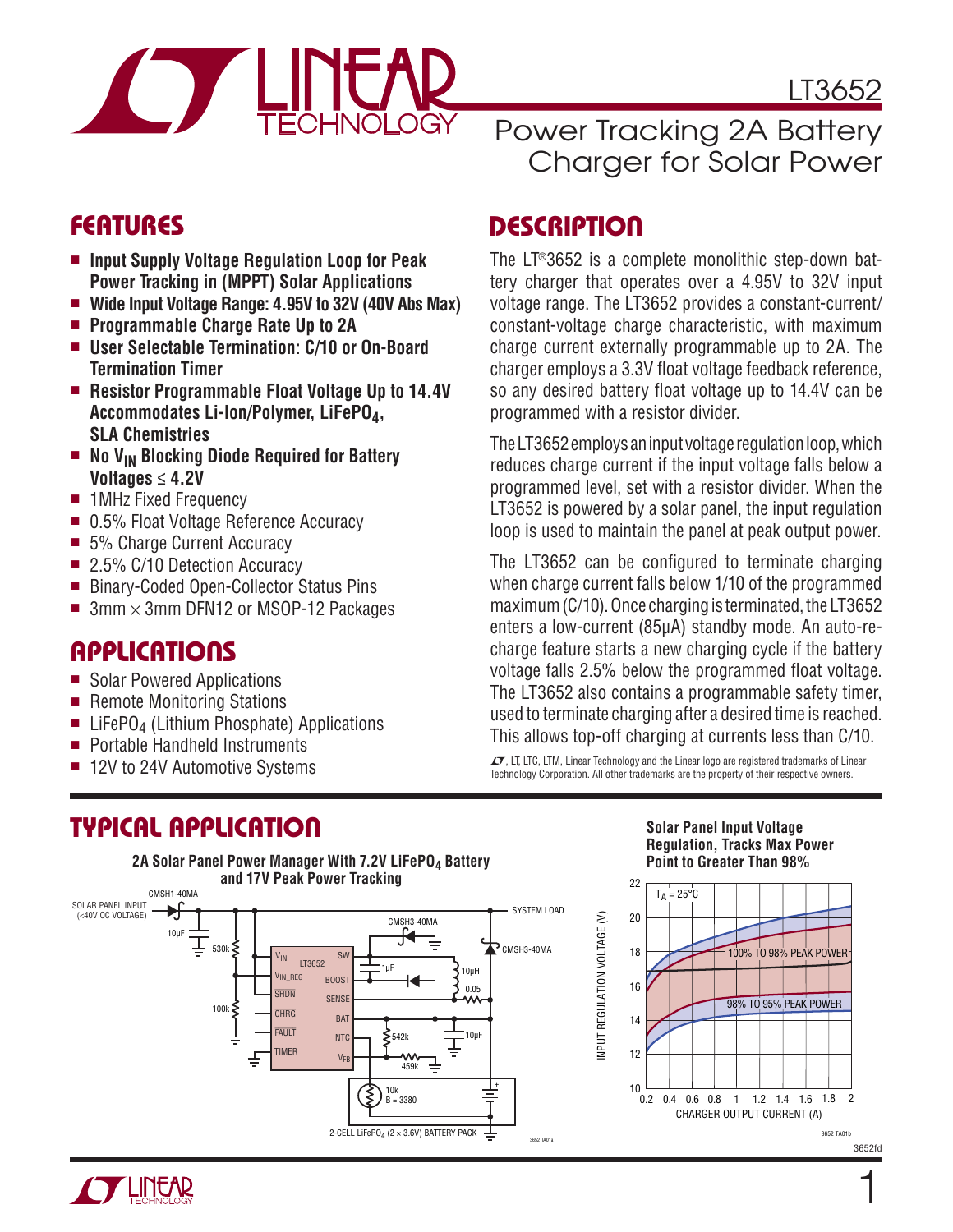# **ABSOLUTE MAXIMUM RATINGS**

**(Note 1)**

Voltages:

| $V_{IN}^{III}$ RFG, SHDN, CHRG, FAULT $V_{IN}$ + 0.5V, 40V |  |
|------------------------------------------------------------|--|
|                                                            |  |
|                                                            |  |
|                                                            |  |
|                                                            |  |

| <b>Operating Junction Temperature Range</b> |  |
|---------------------------------------------|--|
|                                             |  |
| Storage Temperature Range –65°C to 150°C    |  |

# **PIN CONFIGURATION**



# **ORDER INFORMATION**

| <b>LEAD FREE FINISH</b> | <b>TAPE AND REEL</b> | <b>PART MARKING*</b> | <b>PACKAGE DESCRIPTION</b>                          | <b>TEMPERATURE RANGE</b>  |
|-------------------------|----------------------|----------------------|-----------------------------------------------------|---------------------------|
| LT3652EDD#PBF           | LT3652EDD#TRPBF      | LFHT                 | l 12-Lead Plastic DFN 3mm $\times$ 3mm $_{\rm \, }$ | $-40^{\circ}$ C to 125°C  |
| LT3652IDD#PBF           | LT3652IDD#TRPBF      | LFHT                 | l 12-Lead Plastic DFN 3mm $\times$ 3mm $\,$         | $-40^{\circ}$ C to 125°C  |
| LT3652FMSF#PBF          | LT3652FMSF#TRPBF     | 3652                 | 12-Lead Plastic MSOP                                | $-40^{\circ}$ C to 125°C  |
| LT3652IMSE#PBF          | LT3652IMSE#TRPBF     | 3652                 | 12-Lead Plastic MSOP                                | $-40^{\circ}$ C to 125°C. |

Consult LTC Marketing for parts specified with wider operating temperature ranges. \*The temperature grade is identified by a label on the shipping container. Consult LTC Marketing for information on non-standard lead based finish parts.

For more information on lead free part marking, go to: http://www.linear.com/leadfree/

For more information on tape and reel specifications, go to: http://www.linear.com/tapeandreel/

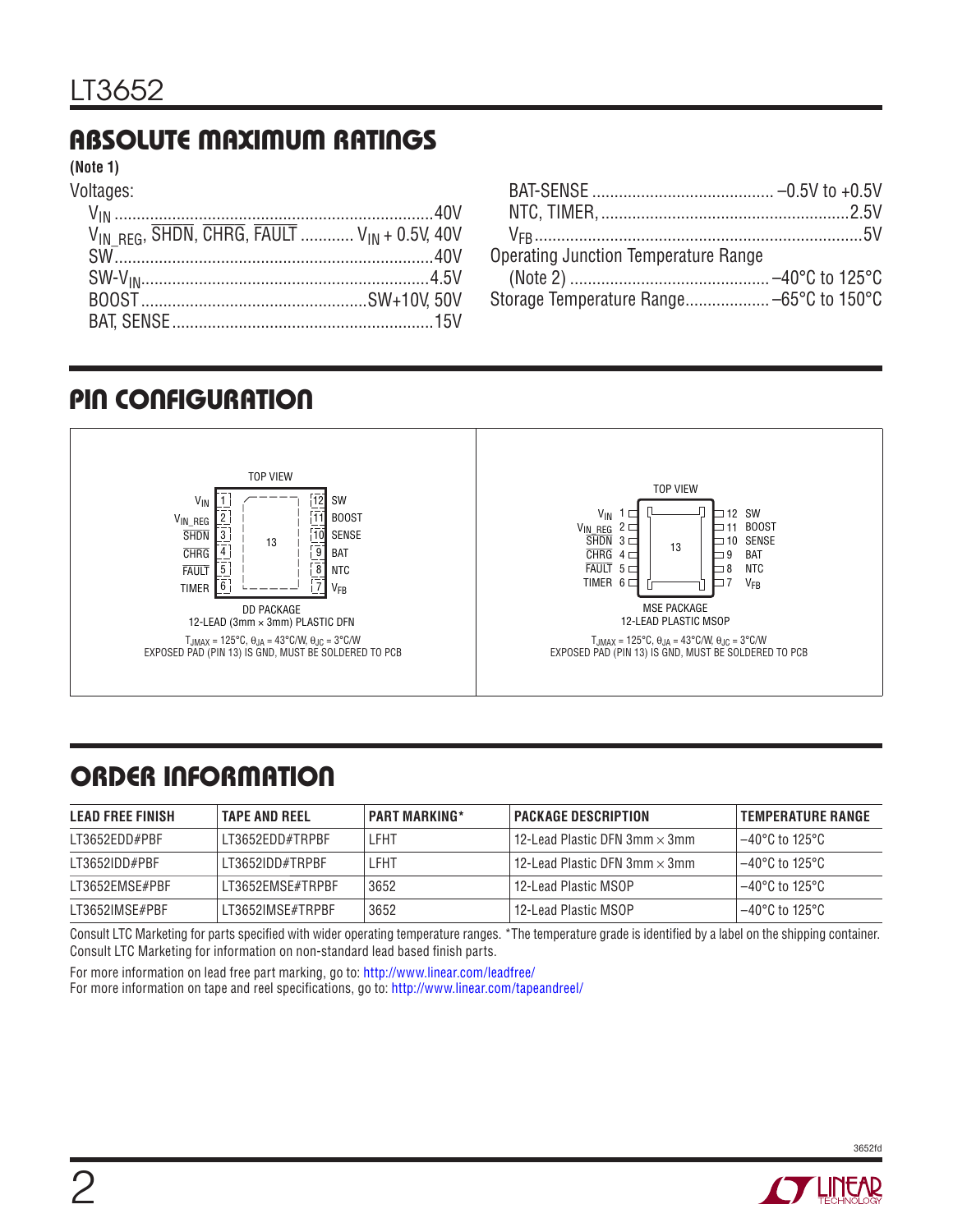### **ELECTRICAL CHARACTERISTICS** The  $\bullet$  denotes the specifications which apply over the full operating

temperature range, otherwise specifications are at T<sub>A</sub> = 25°C. V<sub>IN</sub> = 20V, Boost – SW = 4V, SHDN = 2V, V<sub>FB</sub> = 3.3V, C<sub>TIMER</sub> = 0.68μF.

| <b>SYMBOL</b>             | <b>PARAMETER</b>                                                 | <b>CONDITIONS</b>                                                                            | MIN               | <b>TYP</b>      | <b>MAX</b>    | <b>UNITS</b>     |
|---------------------------|------------------------------------------------------------------|----------------------------------------------------------------------------------------------|-------------------|-----------------|---------------|------------------|
| $V_{\text{IN}}$           | V <sub>IN</sub> Operating Range<br>V <sub>IN</sub> Start Voltage | $V_{BAT} = 4.2$ (Notes 3, 4)<br>$V_{BAT} = 4.2$ (Note 4)                                     | 4.95<br>o<br>7.5  |                 | 32            | $\vee$<br>V      |
| VIN(OVLO)                 | <b>OVLO Threshold</b><br><b>OVLO Hysteresis</b>                  | V <sub>IN</sub> Rising                                                                       | 32                | 35              | 40            | $\vee$<br>$\vee$ |
| $V_{IN(UVLO)}$            | <b>UVLO Threshold</b><br><b>UVLO Hysteresis</b>                  | V <sub>IN</sub> Rising                                                                       |                   | 4.6<br>0.2      | 4.95          | $\vee$<br>V      |
| $V_{FB(FLT)}$             | Float Voltage Reference                                          | (Note 6)                                                                                     | 3.282<br>3.26     | 3.3             | 3.318<br>3.34 | $\vee$<br>V      |
| $\Delta V_{RECHARGE}$     | Recharge Reference Threshold                                     | Voltage Relative to V <sub>FB(FLT)</sub> (Note 6)                                            |                   | 82.5            |               | mV               |
| V <sub>FB(PRE)</sub>      | Reference Precondition Threshold                                 | V <sub>FB</sub> Rising (Note 6)                                                              |                   | 2.3             |               | $\vee$           |
| V <sub>FB</sub> (PREHYST) | <b>Reference Precondition Threshold</b><br><b>Hysteresis</b>     | Voltage Relative to VFB(PRE) (Note 6)                                                        |                   | 70              |               | mV               |
| $V_{IN\_REG(TM)}$         | Input Regulation Reference                                       | $V_{FB}$ = 3V; $V_{SENSE}$ – $V_{BAT}$ = 50mV                                                | 2.65              | 2.7             | 2.75          | V                |
| I <sub>IN_REG</sub>       | Input Regulation Reference Bias Current                          | $V_{IN\_REG} = V_{IN\_REG(TM)}$                                                              | ●                 | 35              | 100           | nA               |
| <b>I<sub>VIN</sub></b>    | <b>Operating Input Supply Current</b>                            | $CC/CV$ Mode, $I_{SW} = 0$<br><b>Standby Mode</b><br>Shutdown $(\overline{\text{SHDN}} = 0)$ |                   | 2.5<br>85<br>15 | 3.5           | mA<br>μA<br>μA   |
| <b>IBOOST</b>             | <b>BOOST Supply Current</b>                                      | Switch On, $I_{SW} = 0$ ,<br>$2.5 < V_{(BOOST-SW)} < 8.5$                                    |                   | 20              |               | mA               |
| <b>IBOOST/ISW</b>         | <b>BOOST Switch Drive</b>                                        | $ISW = 2A$                                                                                   |                   | 30              |               | mA/A             |
| $V_{SW(ON)}$              | Switch-On Voltage Drop                                           | $V_{IN} - V_{SW}$ , $I_{SW} = 2A$                                                            |                   | 350             |               | mV               |
| $I_{SW(MAX)}$             | Switch Current Limit                                             |                                                                                              | 2.5<br>$\bullet$  | 3               |               | A                |
| VSENSE(PRE)               | <b>Precondition Sense Voltage</b>                                | $V_{\text{SENSE}} - V_{\text{BAT}}$ ; $V_{\text{FB}} = 2V$                                   |                   | 15              |               | mV               |
| VSENSE(DC)                | Maximum Sense Voltage                                            | $V_{\text{SENSE}} - V_{\text{BAT}}$ ; $V_{\text{FB}} = 3V$ (Note 7)                          | 95                | 100             | 105           | mV               |
| $V_{SENSE(C/10)}$         | C/10 Trigger Sense Voltage                                       | $V_{\text{SENSE}} - V_{\text{BAT}}$ , Falling                                                | 7.5               | 10              | 12.5          | mV               |
| $I_{BAT}$                 | <b>BAT Input Bias Current</b>                                    | <b>Charging Terminated</b>                                                                   |                   | 0.1             | 1             | μA               |
| <b>ISENSE</b>             | <b>SENSE Input Bias Current</b>                                  | <b>Charging Terminated</b>                                                                   |                   | 0.1             | 1             | μA               |
| <b>IREVERSE</b>           | <b>Charger Reverse Current</b><br>$IBAT + ISENSE + ISW$          | $V_{IN} = 0$ ; $V_{BAT} = V_{SENSE} = V_{SW} = 4.2V$                                         |                   | 1               |               | μA               |
| $I_{VFB}$                 | V <sub>FB</sub> Input Bias Current                               | <b>Charging Terminated</b>                                                                   |                   | 65              |               | nA               |
| <b>I</b> VFB              | V <sub>FB</sub> Input Bias Current                               | CV Operation (Note 5)                                                                        |                   | 110             |               | nA               |
| $V_{NTC(H)}$              | NTC Range Limit (High)                                           | V <sub>NTC</sub> Rising                                                                      | 1.25              | 1.36            | 1.45          | $\mathsf{V}$     |
| $V_{NTC(L)}$              | NTC Range Limit (Low)                                            | <b>V<sub>NTC</sub></b> Falling                                                               | 0.27<br>$\bullet$ | 0.29            | 0.315         | V                |
| V <sub>NTC(HYST)</sub>    | NTC Threshold Hysteresis                                         | % of threshold                                                                               |                   | 20              |               | $\%$             |
| RNTC(DIS)                 | NTC Disable Impedance                                            | Impedance to ground                                                                          | 250<br>$\bullet$  | 500             |               | k $\Omega$       |
| $I_{NTC}$                 | NTC Bias Current                                                 | $V_{NTC} = 0.8V$                                                                             | 47.5              | 50              | 52.5          | μA               |
| V <sub>SHDN</sub>         | Shutdown Threshold                                               | Rising                                                                                       | 1.15<br>$\bullet$ | 1.2             | 1.25          | V                |
| V <sub>SHDN</sub> (HYST)  | Shutdown Hysteresis                                              |                                                                                              |                   | 120             |               | mV               |
| <b>I</b> SHDN             | <b>SHDN</b> Input Bias Current                                   |                                                                                              |                   | $-10$           |               | пA               |
| VCHRG, VFAULT             | <b>Status Low Voltage</b>                                        | 10mA Load                                                                                    | $\bullet$         |                 | 0.4           | V                |
| <b>TIMER</b>              | Charge/Discharge Current                                         |                                                                                              |                   | 25              |               | μA               |
| V <sub>TIMER(DIS)</sub>   | Timer Disable Threshold                                          |                                                                                              | 0.1               | 0.25            |               | $\vee$           |



3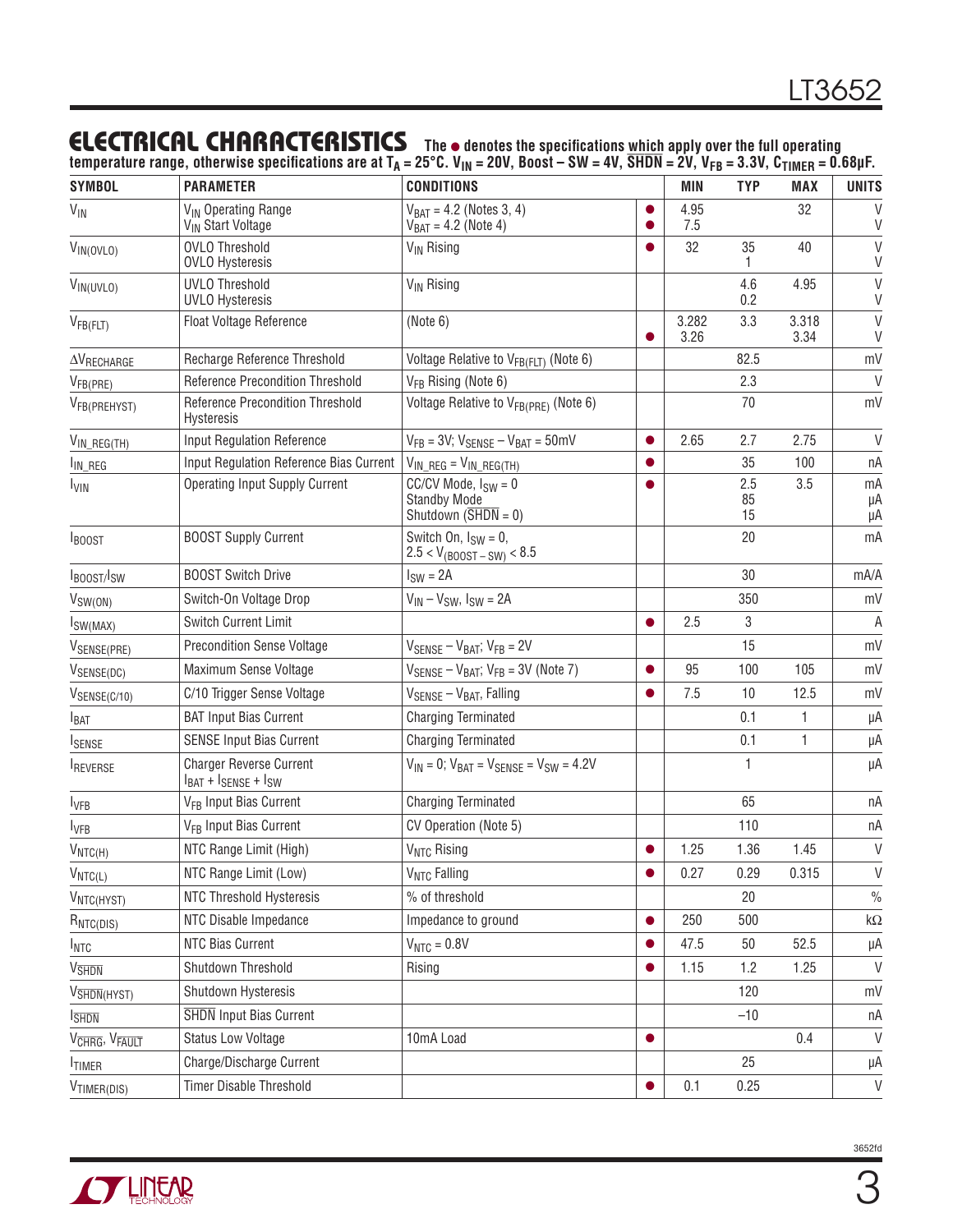### **ELECTRICAL CHARACTERISTICS** The  $\bullet$  denotes the specifications which apply over the full operating

temperature range, otherwise specifications are at T<sub>A</sub> = 25°C. V<sub>IN</sub> = 20V, Boost – SW = 4V, SHDN = 2V, V<sub>FB</sub> = 3.3V, C<sub>TIMER</sub> = 0.68μF.

| <b>SYMBOL</b>      | <b>PARAMETER</b>                 | <b>CONDITIONS</b>           | MIN   | <b>TYP</b> | <b>MAX</b> | <b>UNITS</b>  |
|--------------------|----------------------------------|-----------------------------|-------|------------|------------|---------------|
| <sup>t</sup> TIMER | <b>Full Charge Cycle Timeout</b> |                             |       |            |            | hr            |
|                    | <b>Precondition Timeout</b>      |                             |       | 22.5       |            | min           |
|                    | <b>Timer Accuracy</b>            |                             | $-10$ |            | 10         | $\frac{0}{0}$ |
| t <sub>0</sub>     | <b>Operating Frequency</b>       |                             |       |            |            | <b>MHz</b>    |
| DC                 | Duty Cycle Range                 | <b>Continuous Operation</b> | 15    |            | 90         | $\frac{0}{0}$ |

**Note 1:** Stresses beyond those listed under Absolute Maximum Ratings may cause permanent damage to the device. Exposure to any Absolute Maximum Rating condition for extended periods may affect device reliability and lifetime.

**Note 2:** The LT3652EDD is quaranteed to meet performance specifications from 0°C to 125°C junction temperature. Specifications over the -40°C to 125°C operating junction temperature range are assured by design, characterization, and correlation with statistical process controls. The LT3652IDD specifications are guaranteed over the full  $-40^{\circ}$ C to 125 $^{\circ}$ C operating junction temperature range. High junction temperatures degrade operating lifetimes.

**Note 3:** V<sub>IN</sub> minimum voltages below the start threshold are only supported if  $(V_{\text{BOOST}}-V_{\text{SW}}) > 2V$ .

**Note 4:** This parameter is valid for programmed output battery float voltages  $\leq$  4.2V. V<sub>IN</sub> operating range minimum is 0.75V above the programmed output battery float voltage ( $V_{BAT(FLT)} + 0.75V$ ).  $V_{IN}$  Start Voltage is 3.3V above the programmed output battery float voltage  $(V_{BAT(FLT)} + 3.3V)$ .

**Note 5:** Output battery float voltage (V<sub>BAT(FLT)</sub>) programming resistor divider equivalent resistance = 250k compensates for input bias current. **Note 6:** All V<sub>FB</sub> voltages measured through 250k series resistance.

**Note 7:**  $V_{\text{SENSE(DC)}}$  is reduced by thermal foldback as junction temperature approaches 125°C.



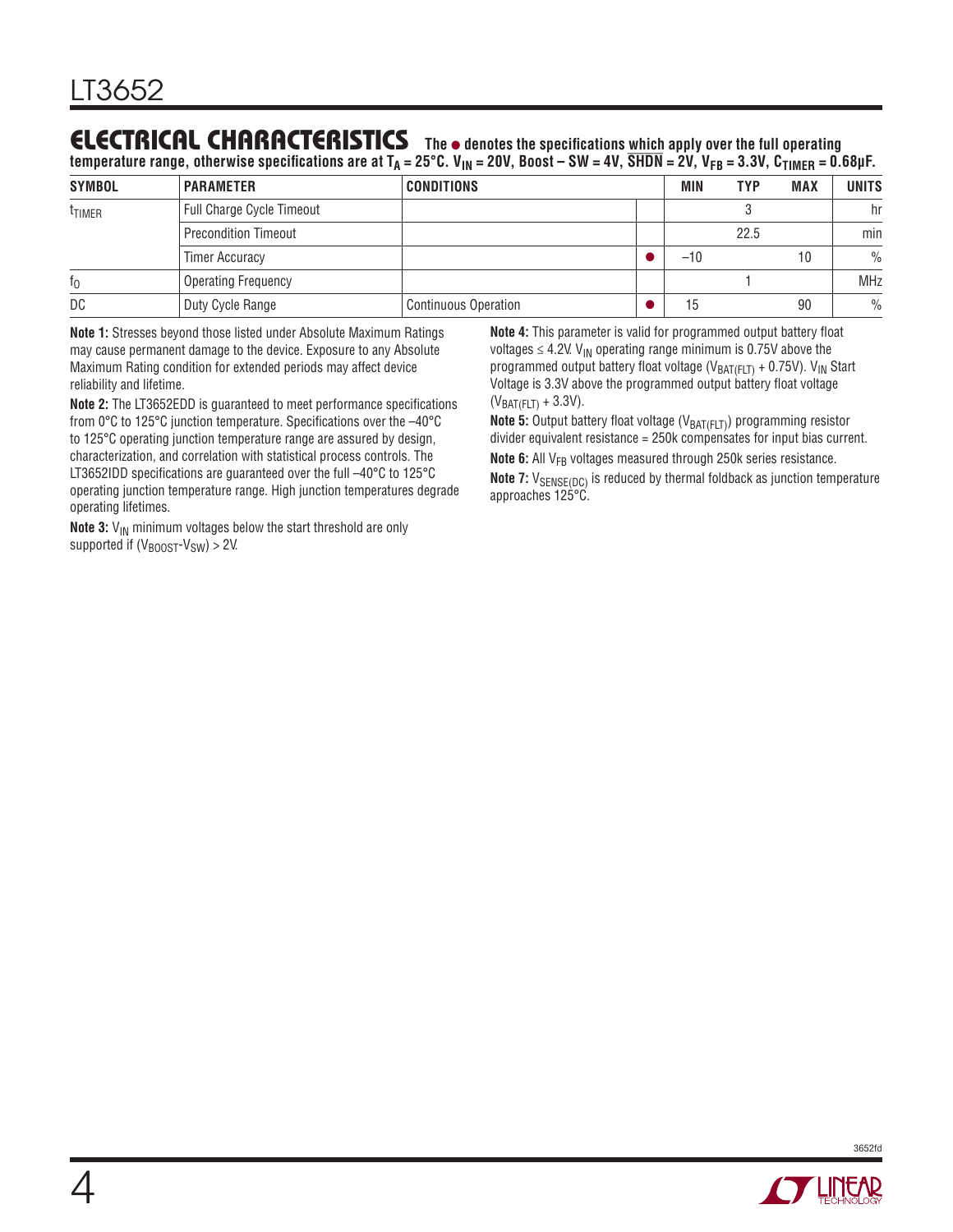5

### **TYPICAL PERFORMANCE CHARACTERISTICS TJ = 25°C, unless otherwise noted.**

**OF LINEAR** 

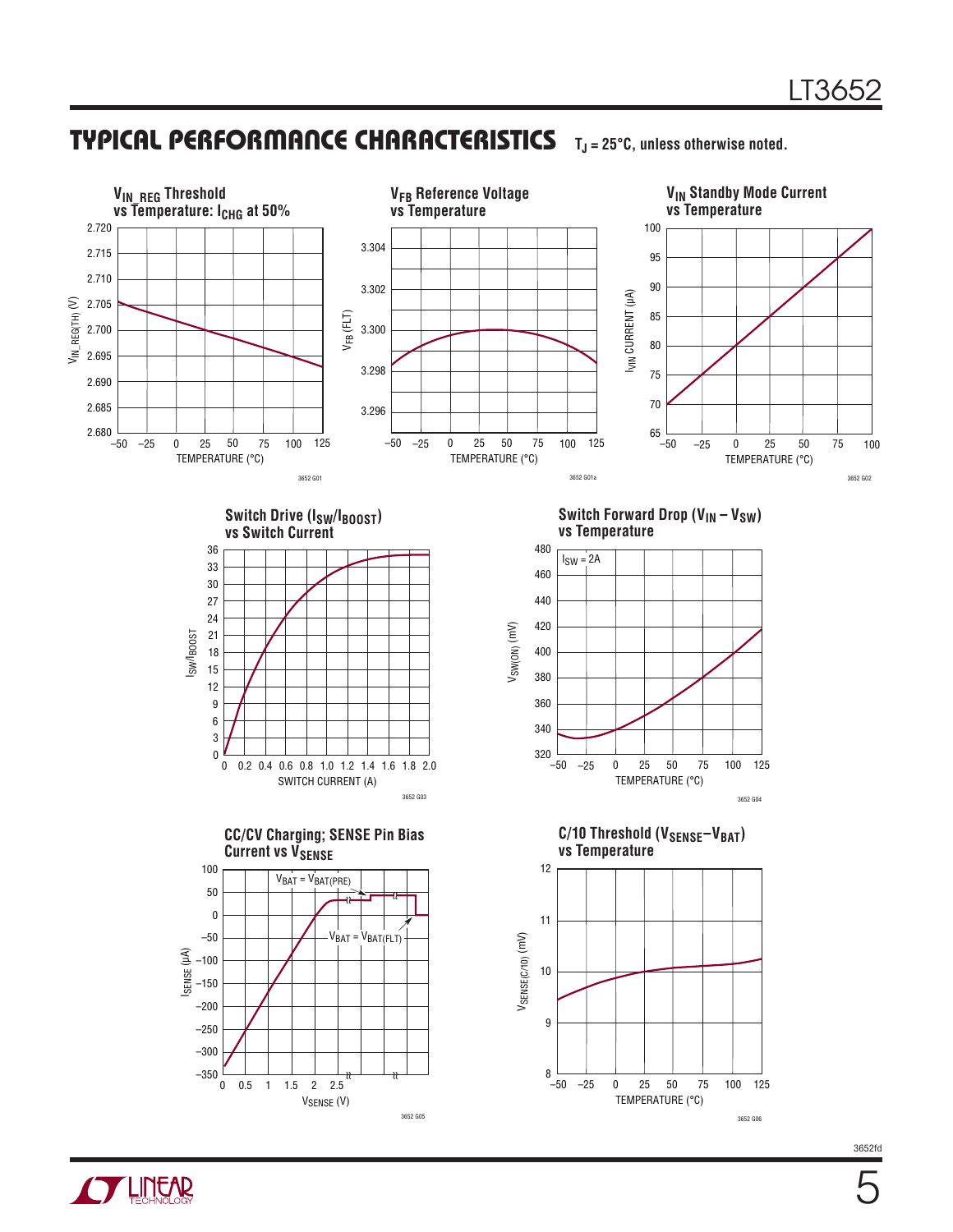#### **TYPICAL PERFORMANCE CHARACTERISTICS TA = 25°C, unless otherwise noted.**



3652 G12

3652 G13



3652fd

6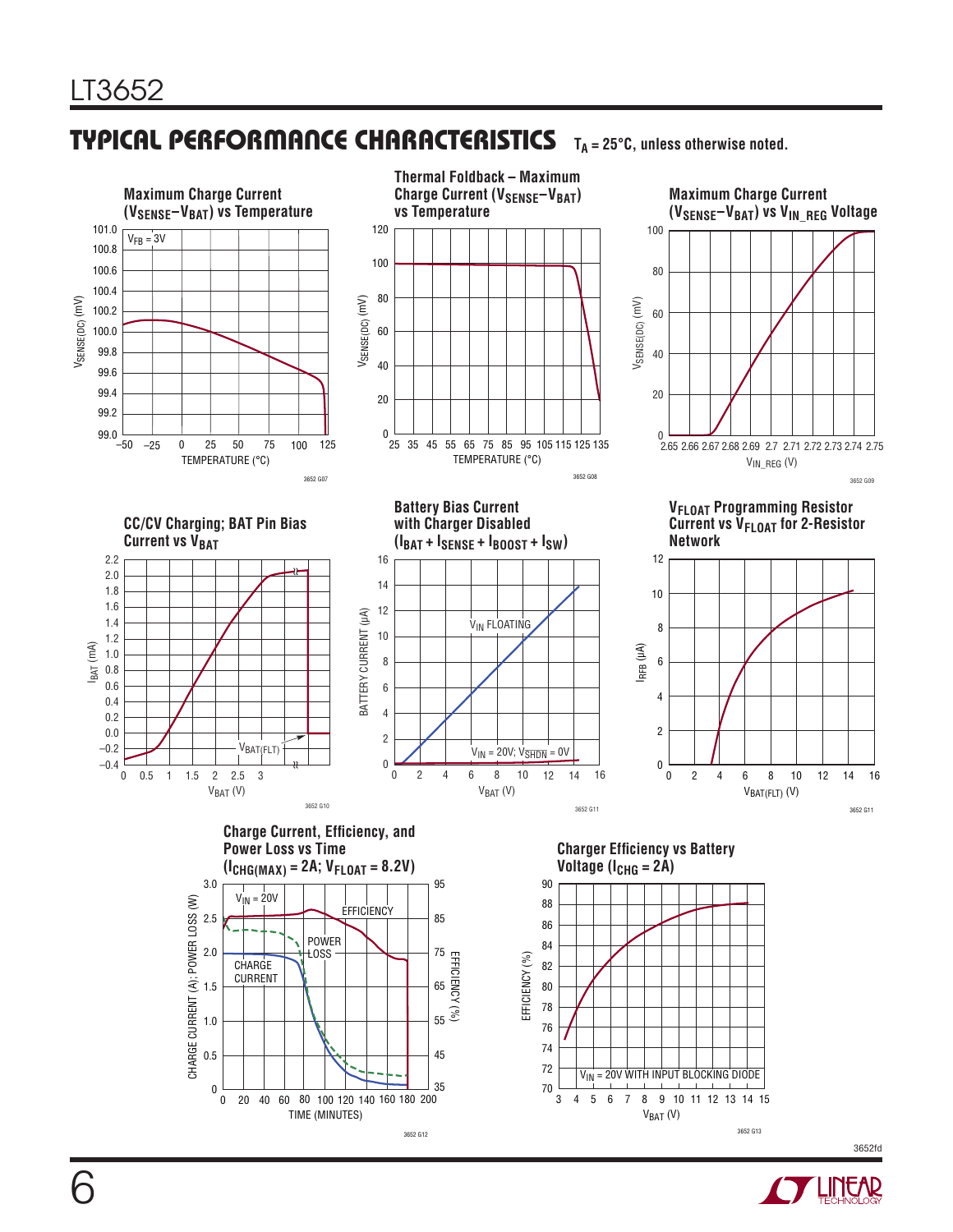# **PIN FUNCTIONS**

V<sub>IN</sub> (Pin 1): Charger Input Supply. V<sub>IN</sub> operating range is 4.95V to 32V.  $V_{IN}$  must be 3.3V greater than the programmed output battery float voltage ( $V_{BAT(FLT)}$ ) for reliable start-up. ( $V_{IN} - V_{BAT(FLT)}) \ge 0.75V$  is the minimum operating voltage, provided ( $V_{\text{B00ST}} - V_{\text{SW}} \ge 2V$ .  $V_{\text{VIN}} \sim$ 85μA after charge termination.

**V<sub>IN REG</sub> (Pin 2):** Input Voltage Regulation Reference. Maximum charge current is reduced when this pin is below 2.7V. Connecting a resistor divider from  $V_{IN}$  to this pin enables programming of minimum operational  $V_{IN}$  voltage. This is typically used to program the peak power voltage for a solar panel. The LT3652 servos the maximum charge current required to maintain the programmed operational  $V_{IN}$  voltage, through maintaining the voltage on  $V_{IN}$  REG at or above 2.7V. If the voltage regulation feature is not used, connect the pin to  $V_{IN}$ .

**SHDN (Pin 3):** Precision Threshold Shutdown Pin. The enable threshold is 1.2V (rising), with 120mV of input hysteresis. When in shutdown mode, all charging functions are disabled. The precision threshold allows use of the SHDN pin to incorporate UVLO functions. If the SHDN pin is pulled below 0.4V, the IC enters a low current shutdown mode where  $V_{IN}$  current is reduced to 15 $\mu$ A. Typical SHDN pin input bias current is 10nA. If the shutdown function is not desired, connect the pin to  $V_{IN}$ .

**CHRG (Pin 4):** Open-Collector Charger Status Output; typically pulled up through a resistor to a reference voltage. This status pin can be pulled up to voltages as high as  $V_{IN}$  when disabled, and can sink currents up to 10mA when enabled. During a battery charging cycle, if required charge current is greater than 1/10 of the programmed maximum current (C/10), CHRG is pulled low. A temperature fault also causes this pin to be pulled low. After C/10 charge termination or, if the internal timer is used for termination and charge current is less than C/10, the CHRG pin remains high-impedance.

**FAULT (Pin 5):** Open-Collector Charger Status Output; typically pulled up through a resistor to a reference voltage. This status pin can be pulled up to voltages as high as  $V_{IN}$  when disabled, and can sink currents up to 10mA when enabled. This pin indicates fault conditions during a battery charging cycle. A temperature fault causes this pin to be pulled low. If the internal timer is used for termination, a bad battery fault also causes this pin to be pulled low. If no fault conditions exist, the FAULT pin remains high-impedance.

**TIMER (Pin 6):** End-Of-Cycle Timer Programming Pin. If a timer-based charge termination is desired, connect a capacitor from this pin to ground. Full charge end-ofcycle time (in hours) is programmed with this capacitor following the equation:

 $t_{EOC} = C_{TIMER} \cdot 4.4 \cdot 10^6$ 

A bad battery fault is generated if the battery does not achieve the precondition threshold voltage within oneeighth of  $t_{\text{FOL}}$ , or:

 $t_{PRE} = C_{TIME} \cdot 5.5 \cdot 10^5$ 

A 0.68μF capacitor is typically used, which generates a timer EOC at three hours, and a precondition limit time of 22.5 minutes. If a timer-based termination is not desired, the timer function is disabled by connecting the TIMER pin to ground. With the timer function disabled, charging terminates when the charge current drops below a C/10 threshold, or  $I_{CHG(MAX)}$ /10

**VFB (Pin 7):** Battery Float Voltage Feedback Reference. The charge function operates to achieve a final float voltage of 3.3V on this pin. Output battery float voltage ( $V_{BAT(F|T)}$ ) is programmed using a resistor divider.  $V_{BAT(F|T)}$  can be programmed up to 14.4V.

The auto-restart feature initiates a new charging cycle when the voltage at the  $V_{FB}$  pin falls 2.5% below the float voltage reference.

The  $V_{FB}$  pin input bias current is 110nA. Using a resistor divider with an equivalent input resistance at the  $V_{FB}$  pin of 250k compensates for input bias current error.

Required resistor values to program desired  $V_{BAT(F|T)}$ follow the equations:

$$
R1 = (V_{BAT(FLT)} \cdot 2.5 \cdot 10^5)/3.3 \tag{Ω}
$$

$$
R2 = (R1 \cdot 2.5 \cdot 10^5) / (R1 - (2.5 \cdot 10^5))
$$
 (Ω)

R1 is connected from BAT to  $V_{FB}$ , and R2 is connected from  $V_{FB}$  to ground.



7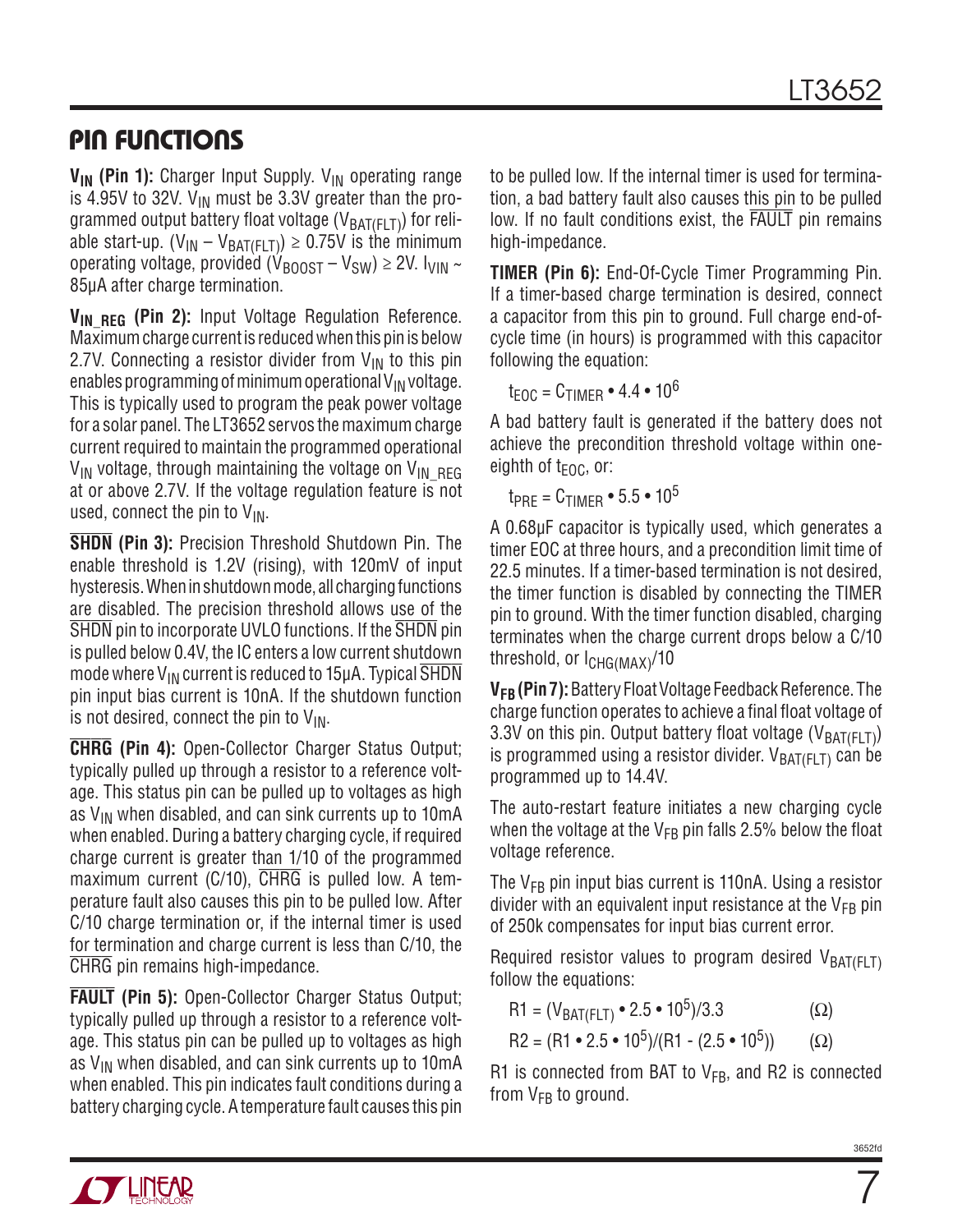# **PIN FUNCTIONS**

**NTC (Pin 8):** Battery Temperature Monitor Pin. This pin is the input to the NTC (Negative Temperature Coefficient) thermistor temperature monitoring circuit. This function is enabled by connecting a 10k $\Omega$ , B = 3380 NTC thermistor from the NTC pin to ground. The pin sources 50μA, and monitors the voltage across the 10k $\Omega$  thermistor. When the voltage on this pin is above 1.36 ( $T < 0^{\circ}$ C) or below 0.29V ( $T > 40^{\circ}$ C), charging is disabled and the CHRG and FAULT pins are both pulled low. If internal timer termination is being used, the timer is paused, suspending the charging cycle. Charging resumes when the voltage on NTC returns to within the 0.29V to 1.36V active region. There is approximately 5°C of temperature hysteresis associated with each of the temperature thresholds. The temperature monitoring function remains enabled while the thermistor resistance to ground is less than 250k, so if this function is not desired, leave the NTC pin unconnected.

**BAT (Pin 9):** Charger Output Monitor Pin. Connect a 10μF decoupling capacitance  $(C_{BAT})$  to ground. Depending on application requirements, larger value decoupling capacitors may be required. The charge function operates to achieve the programmed output battery float voltage  $(V_{BAT(F+T)})$  at this pin. This pin is also the reference for the current sense voltage. Once a charge cycle is terminated, the input bias current of the BAT pin is reduced to < 0.1μA, to minimize battery discharge while the charger remains connected.

**SENSE (Pin 10):** Charge Current Sense Pin. Connect the inductor sense resistor  $(R_{\text{SENSE}})$  from the SENSE pin to the BAT pin. The voltage across this resistor sets the average charge current. The maximum charge current  $(I<sub>CHG(MAX)</sub>)$ corresponds to 100mV across the sense resistor. This resistor can be set to program maximum charge current as high as 2A. The sense resistor value follows the relation:

 $R_{\text{SENSE}} = 0.1 / I_{\text{CHG}(\text{MAX})} (\Omega)$ 

Once a charge cycle is terminated, the input bias current of the SENSE pin is reduced to  $< 0.1 \mu A$ , to minimize battery discharge while the charger remains connected.

**BOOST (Pin 11):** Bootstrapped Supply Rail for Switch Drive. This pin facilitates saturation of the switch transistor. Connect a 1μF or greater capacitor from the BOOST pin to the SW pin. Operating range of this pin is 0V to 8.5V, referenced to the SW pin. The voltage on the decoupling capacitor is refreshed through a rectifying diode, with the anode connected to either the battery output voltage or an external source, and the cathode connected to the BOOST pin.

**SW (Pin 12):** Switch Output Pin. This pin is the output of the charger switch, and corresponds to the emitter of the switch transistor. When enabled, the switch shorts the SW pin to the  $V_{IN}$  supply. The drive circuitry for this switch is bootstrapped above the  $V_{IN}$  supply using the BOOST supply pin, allowing saturation of the switch for maximum efficiency. The effective on-resistance of the boosted switch is 0.175Ω.

**SGND (Pin 13):** Ground Reference and Backside Exposed Lead Frame Thermal Connection. Solder the exposed lead frame to the PCB ground plane.

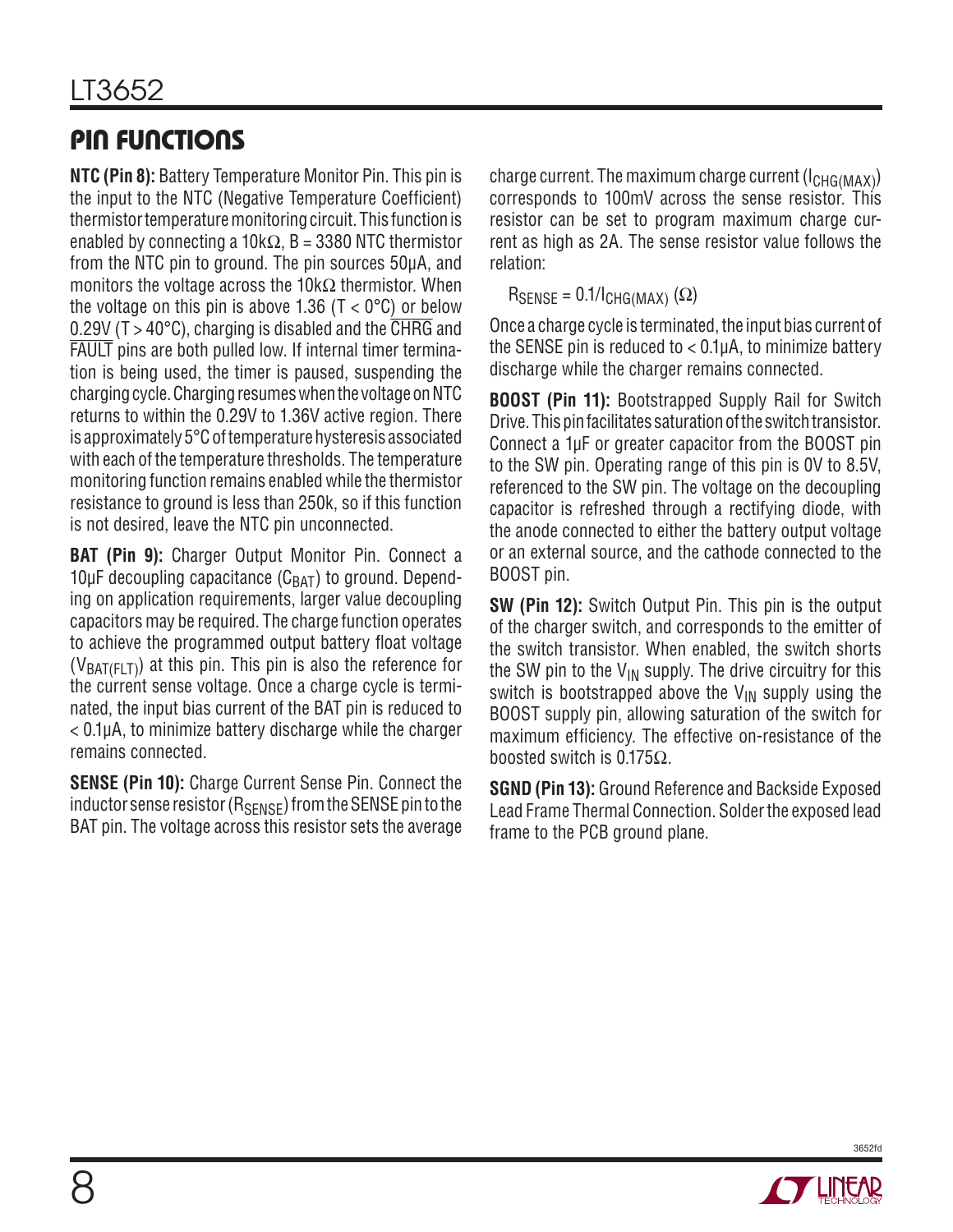## **BLOCK DIAGRAM**



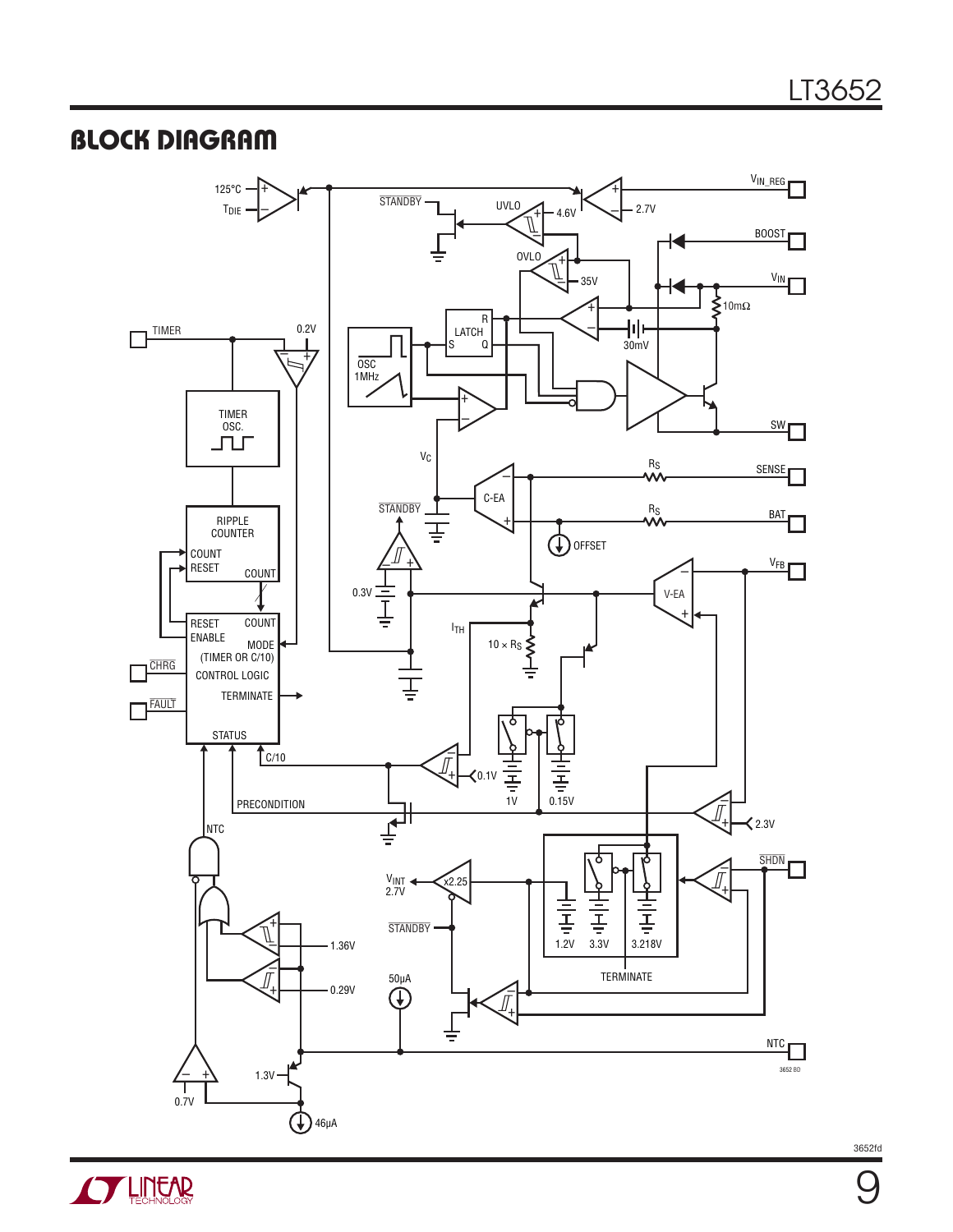#### **Overview**

LT3652 is a complete monolithic, mid-power, multi-chemistry buck battery charger, addressing high input voltage applications with solutions that require a minimum of external components. The IC uses a 1MHz constant frequency, average-current mode step-down architecture.

The LT3652 incorporates a 2A switch that is driven by a bootstrapped supply to maximize efficiency during charging cycles. Wide input range allows operation to full charge from voltages as high as 32V. A precision threshold shutdown pin allows incorporation of UVLO functionality using a simple resistor divider. The IC can also be put into a low-current shutdown mode, in which the input supply bias is reduced to only 15μA.

The LT3652 employs an input voltage regulation loop, which reduces charge current if a monitored input voltage falls below a programmed level. When the LT3652 is powered by a solar panel, the input regulation loop is used to maintain the panel at peak output power.

The LT3652 automatically enters a battery precondition mode if the sensed battery voltage is very low. In this mode, the charge current is reduced to 15% of the programmed maximum, as set by the inductor sense resistor,  $R_{\text{SENSF}}$ . Once the battery voltage reaches 70% of the fully charged float voltage, the IC automatically increases maximum charge current to the full programmed value.

The LT3652 can use a charge-current based C/10 termination scheme, which ends a charge cycle when the battery charge current falls to one tenth of the programmed maximum charge current. The LT3652 also contains an internal charge cycle control timer, for timer-based termination. When using the internal timer, the IC combines C/10 detection with a programmable time constraint, during which the charging cycle can continue beyond the C/10 level to top-off a battery. The charge cycle terminates when a specific time elapses, typically 3 hours. When the timer-based scheme is used, the IC also supports bad battery detection, which triggers a system fault if a battery stays in precondition mode for more than one eighth of the total charge cycle time.

Once charging is terminated, the LT3652 automatically enters a low-current standby mode where supply bias currents are reduced to 85μA. The IC continues to monitor the battery voltage while in standby, and if that voltage falls 2.5% from the full-charge float voltage, the LT3652 engages an automatic charge cycle restart. The IC also automatically restarts a new charge cycle after a bad battery fault once the failed battery is removed and replaced with another battery.

The LT3652 contains provisions for a battery temperature monitoring circuit. This feature monitors battery temperature using a thermistor during the charging cycle. If the battery temperature moves outside a safe charging range of 0°C to 40°C, the IC suspends charging and signals a fault condition until the temperature returns to the safe charging range.

The LT3652 contains two digital open-collector outputs, which provide charger status and signal fault conditions. These binary-coded pins signal battery charging, standby or shutdown modes, battery temperature faults, and bad battery faults.

#### **General Operation (See Block Diagram)**

The LT3652 uses average current mode control loop architecture, such that the IC servos directly to average charge current. The LT3652 senses charger output voltage through a resistor divider via the  $V_{FB}$  pin. The difference between the voltage on this pin and an internal 3.3V voltage reference is integrated by the voltage error amplifier (V-EA). This amplifier generates an error voltage on its output  $(I<sub>TH</sub>)$ , which corresponds to the average current sensed across the inductor current sense resistor, RSENSE, which is connected between the SENSE and BAT pins. The  $I_{TH}$  voltage is then divided down by a factor of 10, and imposed on the input of the current error amplifier (C-EA). The difference between this imposed voltage and the current sense resistor voltage is integrated, with the resulting voltage  $(V_C)$  used as a threshold that is compared against an internally generated ramp. The output of this comparison controls the charger's switch.

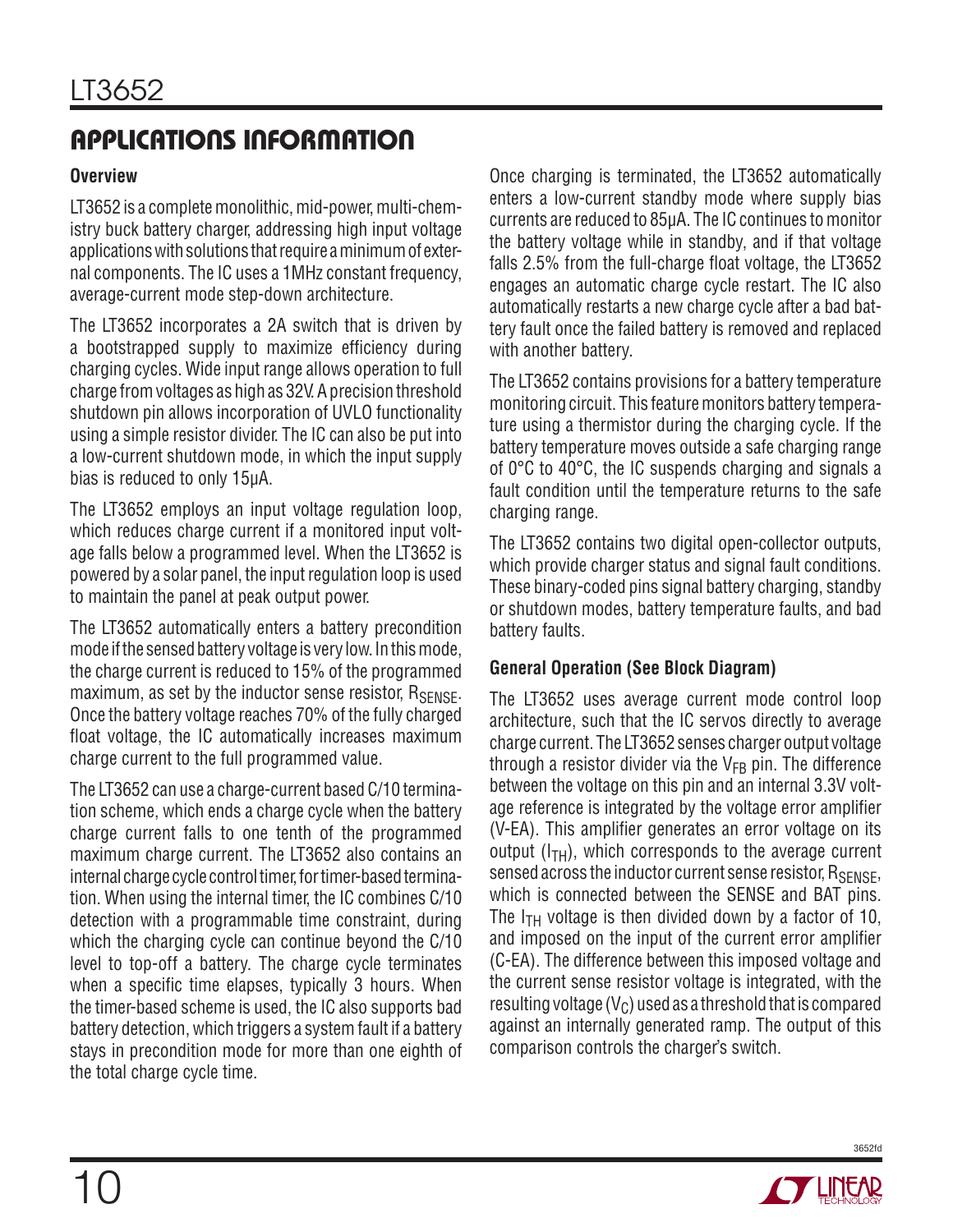The  $I_{TH}$  error voltage corresponds linearly to average current sensed across the inductor current sense resistor, allowing maximum charge current control by limiting the effective voltage range of  $I<sub>TH</sub>$ . A clamp limits this voltage to 1V which, in turn, limits the current sense voltage to 100mV. This sets the maximum charge current, or the current delivered while the charger is operating in constant-current (CC) mode, which corresponds to 100mV across  $R_{\text{SENSE}}$ . The  $I_{\text{TH}}$  voltage is pulled down to reduce this maximum charge current should the voltage on the  $V_{IN<sub>IREG</sub>}$  pin falls below 2.7V ( $V_{IN<sub>IREG(TH)</sub>}$ ) or the die temperature approaches 125°C.

If the voltage on the  $V_{FB}$  pin is below 2.3V ( $V_{FB(PBF)}$ ), the LT3652 engages precondition mode. During the precondition interval, the charger continues to operate in constant-current mode, but the maximum charge current is reduced to 15% of the maximum programmed value as set by R<sub>SENSE</sub>.

When the charger output voltage approaches the float voltage, or the voltage on the V<sub>FB</sub> pin approaches 3.3V (V<sub>FB(FLT)</sub>), the charger transitions into constant-voltage (CV) mode and charge current is reduced from the maximum value. As this occurs, the  $I<sub>TH</sub>$  voltage falls from the limit clamp and servos to lower voltages. The IC monitors the  $I<sub>TH</sub>$  voltage as it is reduced, and detection of C/10 charge current is achieved when  $I_{TH} = 0.1V$ . If the charger is configured for C/10 termination, this threshold is used to terminate the charge cycle. Once the charge cycle is terminated, the CHRG status pin becomes high-impedance and the charger enters low-current standby mode.

The LT3652 contains an internal charge cycle timer that terminates a successful charge cycle after a programmed amount of time. This timer is typically programmed to achieve end-of-cycle (EOC) in 3 hours, but can be configured for any amount of time by setting an appropriate timing capacitor value ( $C_{TIMFR}$ ). When timer termination is used, the charge cycle does not terminate when C/10 is achieved. Because the CHRG status pin responds to the C/10 current level, the IC will indicate a fully-charged battery status, but the charger continues to source low currents into the battery until the programmed EOC time has elapsed, at which time the charge cycle will terminate. At EOC when the charging cycle terminates, if the battery did not achieve at least 97.5% of the full float voltage, charging is deemed unsuccessful, the LT3652 re-initiates, and charging continues for another full timer cycle.

Use of the timer function also enables bad-battery detection. This fault condition is achieved if the battery does not respond to preconditioning, such that the charger remains in (or enters) precondition mode after 1/8th of the programmed charge cycle time. A bad battery fault halts the charging cycle, the CHRG status pin goes highimpedance, and the FAULT pin is pulled low.

When the LT3652 terminates a charging cycle, whether through C/10 detection or by reaching timer EOC, the average current mode analog loop remains active, but the internal float voltage reference is reduced by 2.5%. Because the voltage on a successfully charged battery is at the full float voltage, the voltage error amp detects an over-voltage condition and  $I<sub>TH</sub>$  is pulled low. When the voltage error amp output drops below 0.3V, the IC enters standby mode, where most of the internal circuitry is disabled, and the  $V_{IN}$  bias current is reduced to 85µA. When the voltage on the  $V_{FB}$  pin drops below the reduced float reference level, the output of the voltage error amp will climb, at which point the IC comes out of standby mode and a new charging cycle is initiated.

#### **V<sub>IN</sub>** Input Supply

The LT3652 is biased directly from the charger input supply through the  $V_{IN}$  pin. This supply provides large switched currents, so a high-quality, low ESR decoupling capacitor is recommended to minimize voltage glitches on  $V_{IN}$ . The  $V_{IN}$  decoupling capacitor (C<sub>VIN</sub>) absorbs all input switching

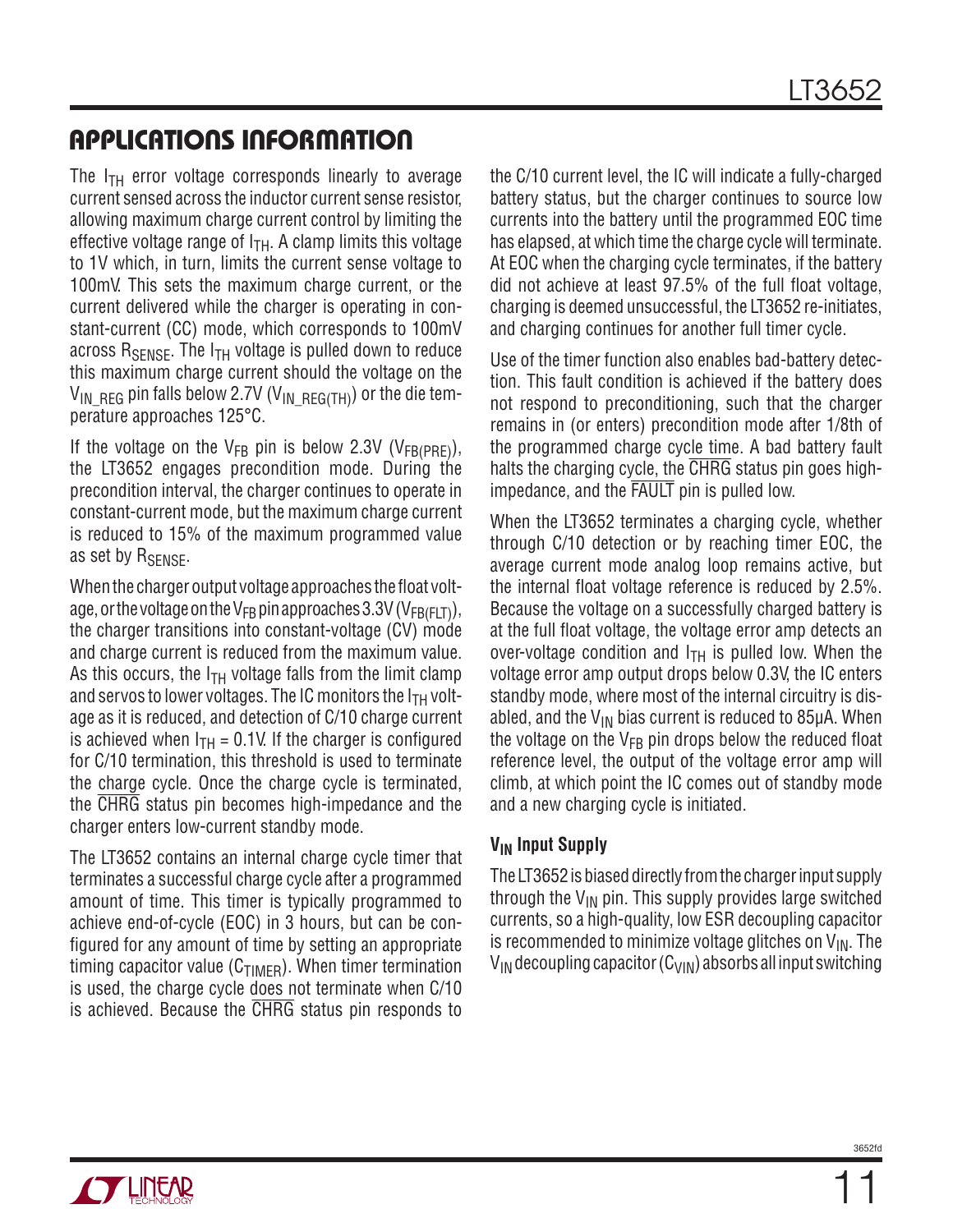ripple current in the charger, so it must have an adequate ripple current rating. RMS ripple current  $(I_{CVIN(RMS)})$  is:

```
I_{\text{CVIN(RMS)}} \cong I_{\text{CHG(MAX)}} \cdot (V_{\text{BAT}}/V_{\text{IN}}) \cdot ([V_{\text{IN}}/V_{\text{BAT}}]-1)^{1/2},
```
where I<sub>CHG(MAX)</sub> is the maximum average charge current  $(100 \text{mV/R}_{SFNSF})$ . The above relation has a maximum at  $V_{IN} = 2 \cdot V_{BAT}$ , where:

 $I_{\text{CVIN(RMS)}} = I_{\text{CHG(MAX)}}/2.$ 

The simple worst-case of  $\frac{1}{2} \cdot I_{CHG(MAX)}$  is commonly used for design.

Bulk capacitance is a function of desired input ripple voltage ( $\Delta V_{IN}$ ), and follows the relation:

$$
C_{IN(BULK)} = I_{CHG(MAX)} \bullet (V_{BAT}/V_{IN}) / \Delta V_{IN} ( \mu F )
$$

Input ripple voltages above 0.1V are not recommended. 10μF is typically adequate for most charger applications.

### **Charge Current Programming**

The LT3652 charger is configurable to charge at average currents as high as 2A. Maximum charge current is set by choosing an inductor sense resistor  $(R_{\text{SENSE}})$  such that the desired maximum average current through that sense resistor creates a 100mV drop, or:

 $R_{\text{SENSE}} = 0.1 / I_{\text{CHG}(\text{MAX})}$ 

where  $I_{CHG(MAX)}$  is the maximum average charge current. A 2A charger, for example, would use a 0.05 $\Omega$  sense resistor.

#### **BOOST Supply**

The BOOST bootstrapped supply rail drives the internal switch and facilitates saturation of the switch transistor. Operating range of the BOOST pin is 0V to 8.5V, as refer-



**Figure 1. Programming Maximum Charge Current Using RSENSE** 

enced to the SW pin. Connect a 1μF or greater capacitor from the BOOST pin to the SW pin.

The voltage on the decoupling capacitor is refreshed through a diode, with the anode connected to either the battery output voltage or an external source, and the cathode connected to the BOOST pin. Rate the diode average current greater than 0.1A, and reverse voltage greater than  $V_{IN(MAX)}$ .

To refresh the decoupling capacitor with a rectifying diode from the battery with battery float voltages higher than 8.4V, a >100mA Zener diode can be put in series with the rectifying diode to prevent exceeding the BOOST pin operating voltage range.

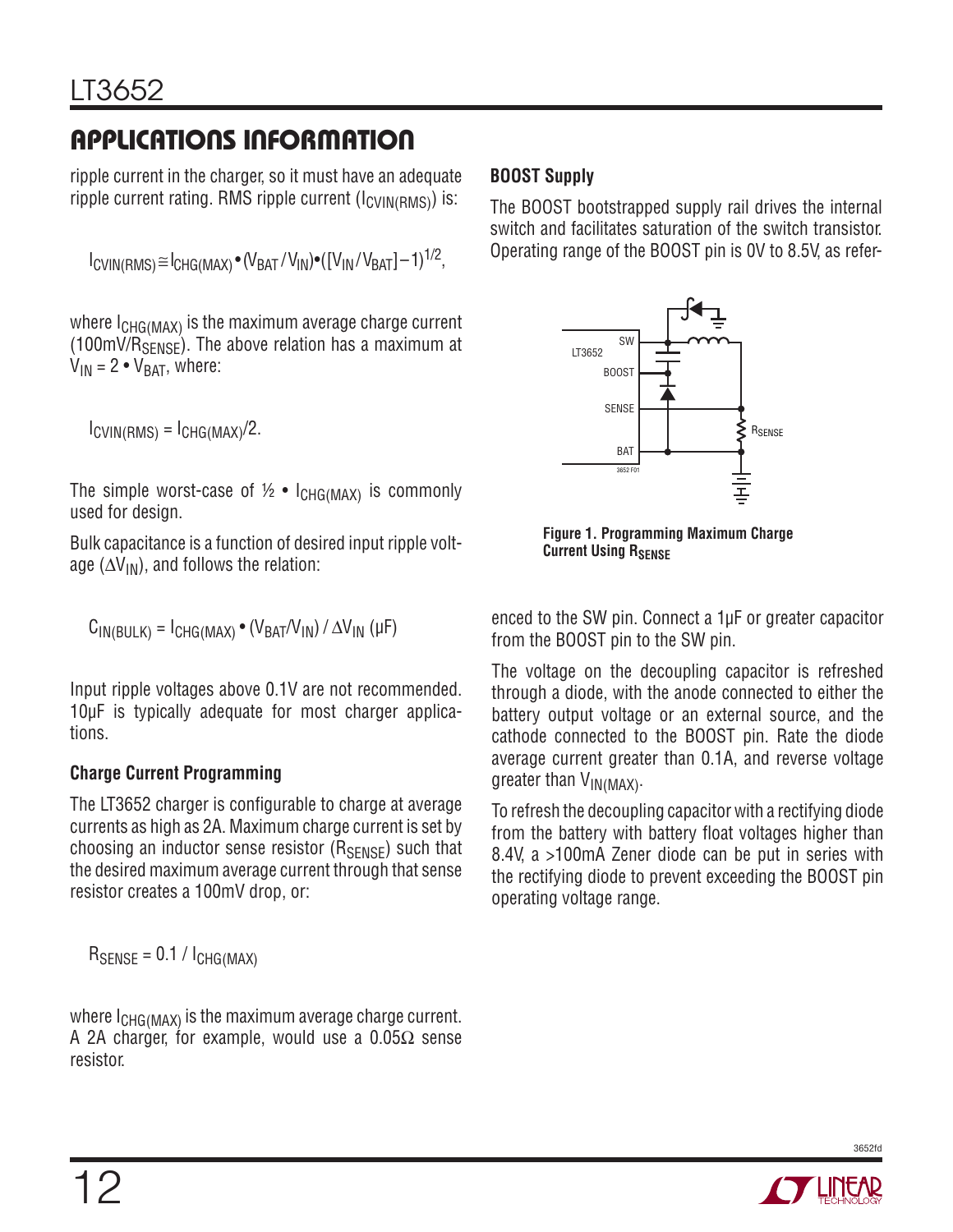

**Figure 2. Zener Diode Reduces Refresh Voltage for BOOST Pin**

#### **VIN / BOOST Start-Up Requirement**

The LT3652 operates with a  $V_{IN}$  range of 4.95V to 32V, however, a start-up voltage requirement exists due to the nature of the non-synchronous step-down switcher topology used for the charger. If there is no BOOST supply available, the internal switch requires  $(V_{\text{IN}} - V_{\text{SW}}) \geq 3.3V$ to reliably operate. This requirement does not exist if the BOOST supply is available and  $(V_{\text{BODST}} - V_{\text{SW}}) > 2V$ .

When an LT3652 charger is not switching, the SW pin is at the same potential as the battery, which can be as high as  $V_{BAT(FLT)}$ . As such, for reliable start-up, the  $V_{IN}$  supply must be at least 3.3V above  $V_{BAT(FLT)}$ . Once switching begins and the BOOST supply capacitor gets charged such that  $(V_{\text{BOOST}} - V_{SW}) > 2V$ , the  $V_{\text{IN}}$  requirement no longer applies.

In low  $V_{IN}$  applications, the BOOST supply can be powered by an external source for start-up, eliminating the  $V_{IN}$ start-up requirement.

### **V<sub>BAT</sub>** Output Decoupling

An LT3652 charger output requires bypass capacitance connected from the BAT pin to ground  $(C_{BAT})$ . A 10μF ceramic capacitor is required for all applications. In systems where the battery can be disconnected from the charger output, additional bypass capacitance may be desired for visual indication for a no-battery condition (see the Status Pins section).

If it is desired to operate a system load from the LT3652 charger output when the battery is disconnected, additional bypass capacitance is required. In this type of application, excessive ripple and/or low amplitude oscillations can occur without additional output bulk capacitance. For these applications, place a 100μF low ESR non-ceramic capacitor (chip tantalum or organic semiconductor capacitors such as Sanyo OS-CONs or POSCAPs) from BAT to ground, in parallel with the 10μF ceramic bypass capacitor. This additional bypass capacitance may also be required in systems where the battery is connected to the charger with long wires. The voltage rating of  $C_{\text{BAT}}$  must meet or exceed the battery float voltage.

#### **Inductor Selection**

The primary criterion for inductor value selection in an LT3652 charger is the ripple current created in that inductor. Once the inductance value is determined, an inductor must also have a saturation current equal to or exceeding the maximum peak current in the inductor. An inductor value (L), given the desired amount of ripple current ( $\Delta I_{MAX}$ ) can be approximated using the relation:

$$
L = (10 R_{\text{SENSE}} / \Delta I_{\text{MAX}}) \cdot V_{\text{BAT}(FLT)} \cdot
$$

$$
[1 - (V_{\text{BAT}(FLT)} / V_{\text{IN}(MAX)})] \qquad (\mu H)
$$

In the above relation, ∆I<sub>MAX</sub> is the normalized ripple current,  $V_{IN(MAX)}$  is the maximum operational voltage, and  $V_F$  is the forward voltage of the rectifying Schottky diode. Ripple current is typically set within a range of 25% to 35% of I<sub>CHG(MAX)</sub>, so an inductor value can be determined by setting  $0.25 < \Delta I_{MAX} < 0.35$ .

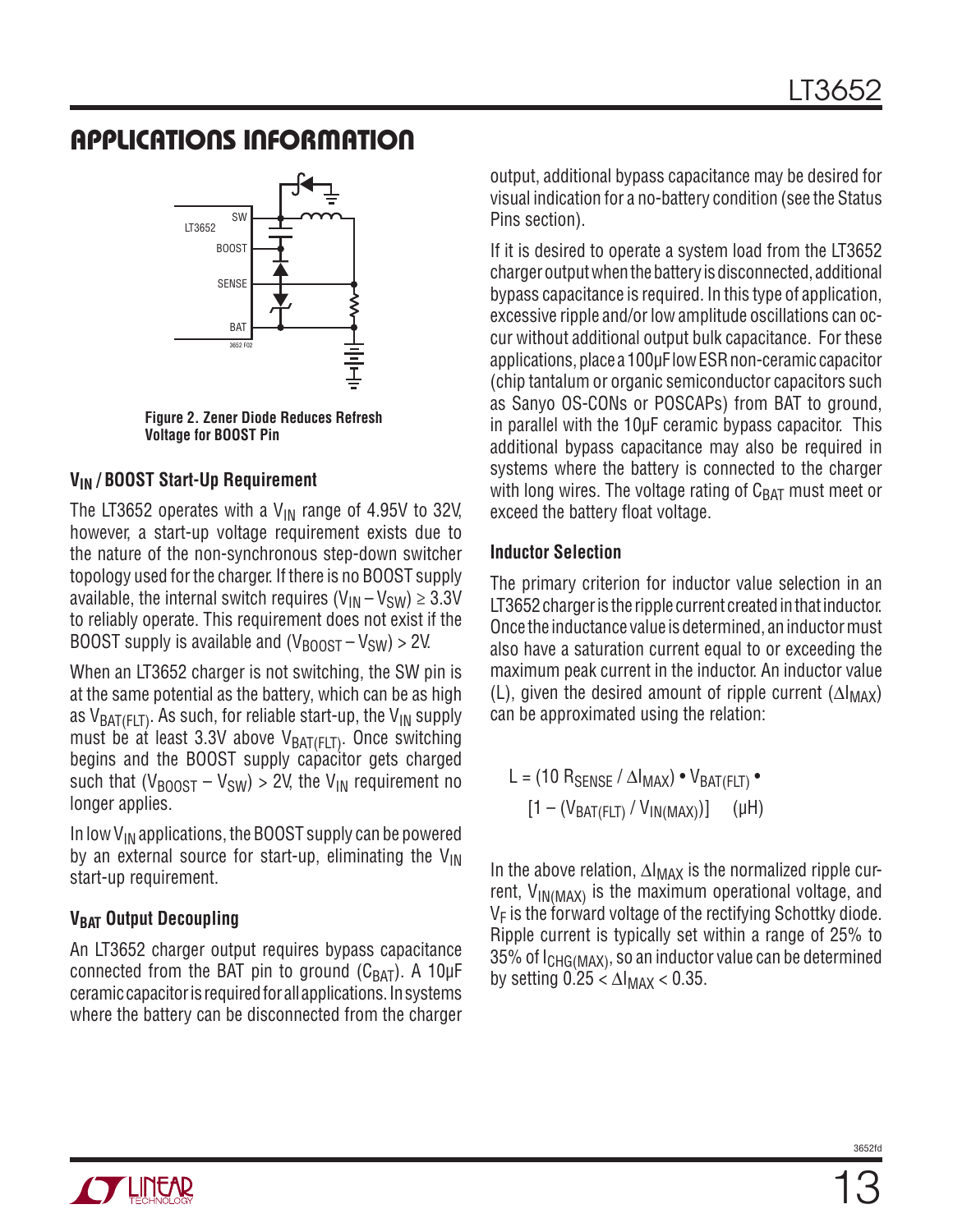

**Figure 3. 7.2V at 1.5A Switched Inductor Values**

Magnetics vendors typically specify inductors with maximum RMS and saturation current ratings. Select an inductor that has a saturation current rating at or above  $(1+$  $\Delta I_{MAX}/2$ ) •  $I_{CHG(MAX)}$ , and an RMS rating above  $I_{CHG(MAX)}$ . Inductors must also meet a maximum volt-second product requirement. If this specification is not in the data sheet of an inductor, consult the vendor to make sure the maximum volt-second product is not being exceeded by your design. The minimum required volt-second product is:

 $V_{BAT(FLT)} \cdot (1 - V_{BAT(FLT)}/V_{IN(MAX)})$  (V • µS)

### **Rectifier Selection**

The rectifier diode from SW to GND, in a LT3652 battery charger provides a current path for the inductor current when the main power switch is disabled. The rectifier is selected based upon forward voltage, reverse voltage, and maximum current. A Schottky diode is required, as low

forward voltage yields the lowest power loss and highest efficiency. The rectifier diode must be rated to withstand reverse voltages greater than the maximum  $V_{IN}$  voltage.

The minimum average diode current rating  $(I_{DIODF(MAX)})$ is calculated with maximum output current  $(I_{CHG(MAX)}),$ maximum operational  $V_{\text{IN}}$ , and output at the precondition threshold ( $V_{BAT(PRF)}$ , or 0.7 •  $V_{BAT(FIT)}$ ):

 $I_{DIODE(MAX)}$  >  $I_{CHG(MAX)}$   $\bullet$   $(V_{IN(MAX)} - V_{BAT(PRE)}) / V_{IN(MAX)}$   $(A)$ 

For example, a rectifier diode for a 7.2V, 2A charger with a 25V maximum input voltage would require:

 $I_{DIODE(MAX)} > 2 \cdot (25 - 0.7[7.2]) / 25$ , or  $I_{DIODE(MAX)} > 1.6A$ 

#### **Battery Float Voltage Programming**

The output battery float voltage ( $V_{BAT(FLT)}$ ) is programmed by connecting a resistor divider from the BAT pin to  $V_{FB}$ .  $V_{BAT(FIT)}$  can be programmed up to 14.4V.



Figure 4. Feedback Resistors from BAT to V<sub>FB</sub> **Program Float Voltage**

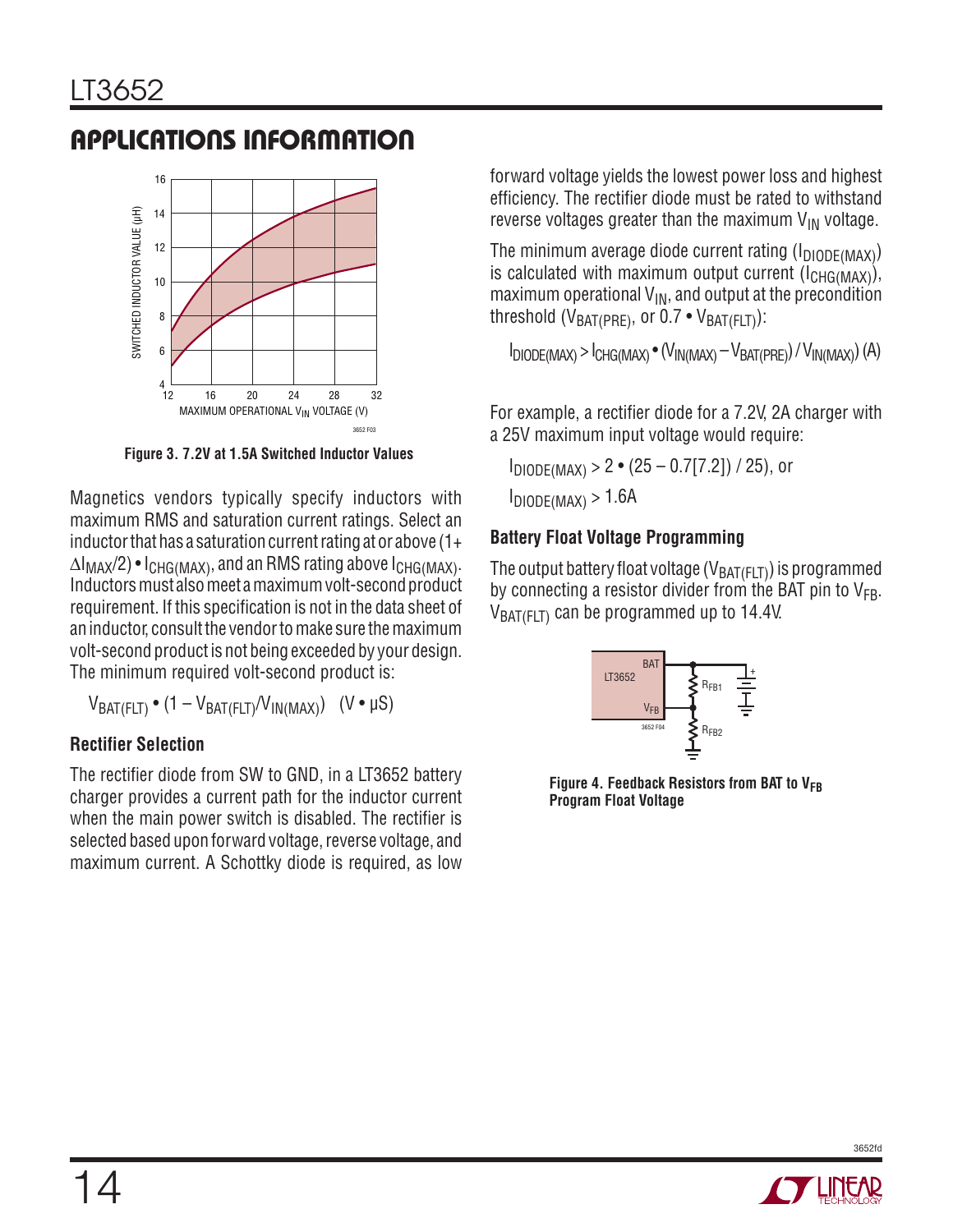Using a resistor divider with an equivalent input resistance at the  $V_{FB}$  pin of 250k compensates for input bias current error. Required resistor values to program desired  $V_{BAT(FLT)}$ follow the equations:

$$
R_{FB1} = (V_{BAT(FLT)} \cdot 2.5 \cdot 10^5) / 3.3
$$
 (Ω)

$$
R_{FB2} = (R1 \cdot (2.5 \cdot 10^5)) / (R1 \cdot (2.5 \cdot 10^5))
$$
 (Ω)

The charge function operates to achieve the final float voltage of 3.3V on the  $V_{FB}$  pin. The auto-restart feature initiates a new charging cycle when the voltage at the  $V_{FB}$ pin falls 2.5% below that float voltage.

Because the battery voltage is across the  $V_{BAT(FLT)}$  programming resistor divider, this divider will draw a small amount of current from the battery ( $I_{RFB}$ ) at a rate of:

 $I<sub>RFR</sub> = 3.3 / R<sub>FR2</sub>$ 

Precision resistors in high values may be hard to obtain, so for some lower  $V_{BAT(FIT)}$  applications, it may be desirable to use smaller-value feedback resistors with an additional resistor ( $R_{FB3}$ ) to achieve the required 250k equivalent resistance. The resulting 3-resistor network, as shown in Figure 5, can ease component selection and/or increase output voltage precision, at the expense of additional current through the feedback divider.



**Figure 5. A Three-Resistor Feedback Network Can Ease Component Selection**

For a three-resistor network,  $R_{FB1}$  and  $R_{FB2}$  follow the relation:

 $R_{FB2}/R_{FB1} = 3.3/(V_{BAT(FLT)} - 3.3)$ 

Example:

For  $V_{BAT(FIT)} = 3.6V$ :

 $R_{FB2}/R_{FB1} = 3.3/(3.6 - 3.3) = 11.$ 

Setting divider current  $(I_{RFR}) = 10 \mu A$  yields:

$$
R_{FB2} = 3.3/10 \mu A
$$

$$
R_{FB2}=330k
$$

Solving for R<sub>FB1</sub>:

$$
R_{FB1}=330k/11
$$

$$
R_{FB1}=30k
$$

The divider equivalent resistance is:

 $R_{FR1}$ || $R_{FR2}$  = 27.5k

To satisfy the 250k equivalent resistance to the  $V_{FB}$ pin:

$$
R_{FB3} = 250k - 27.5k
$$

#### **RFB3 = 223k.**

Because the  $V_{FB}$  pin is a relatively high impedance node, stray capacitances at this pin must be minimized. Special attention should be given to any stray capacitances that can couple external signals onto the pin, which can produce undesirable output transients or ripple. Effects of parasitic capacitance can typically be reduced by adding a small-value (20pF to 50pF) feedforward capacitor from the BAT pin to the  $V_{FB}$  pin.

Extra care should be taken during board assembly. Small amounts of board contamination can lead to significant shifts in output voltage. Appropriate post-assembly board

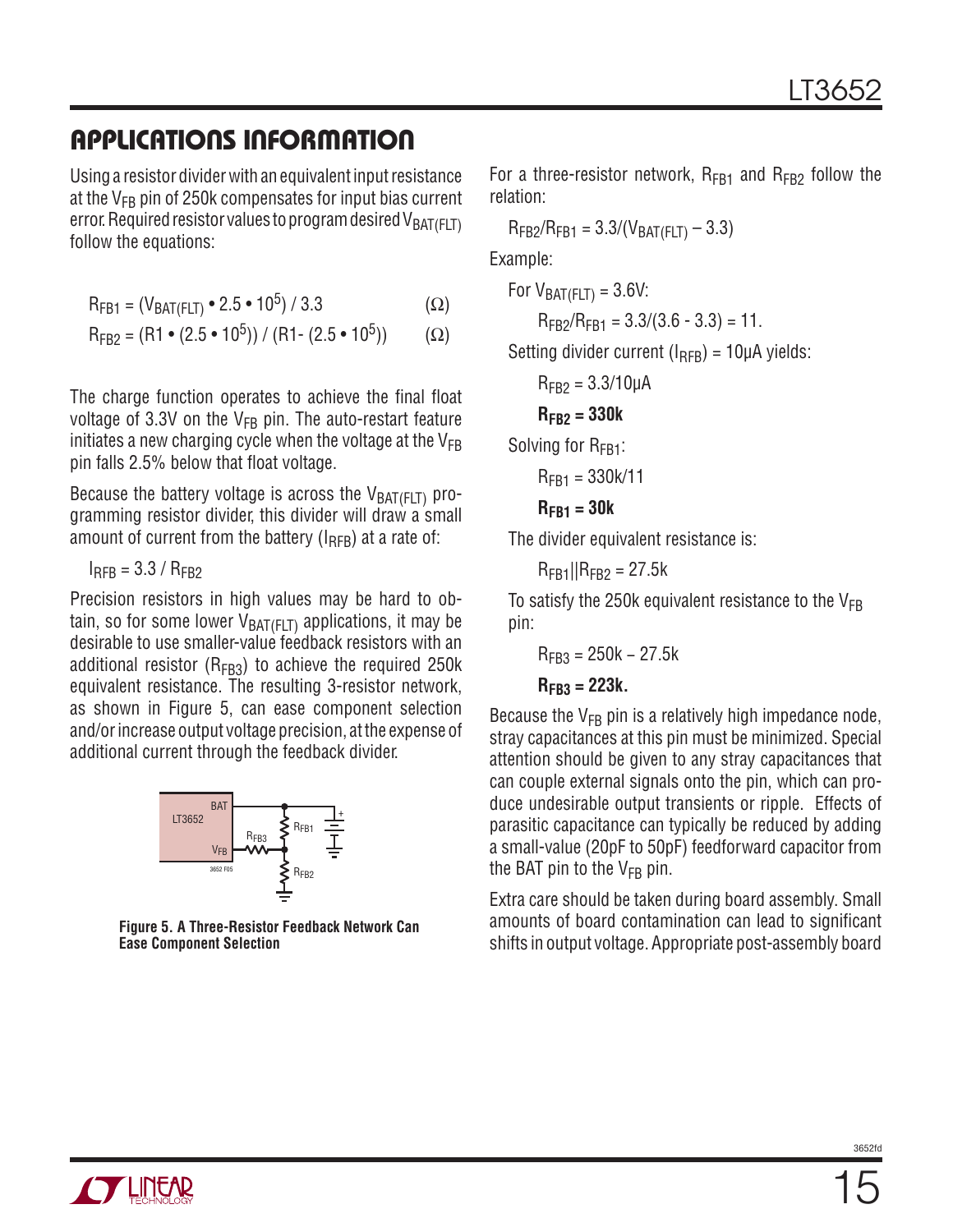cleaning measures should be implemented to prevent board contamination, and low-leakage solder flux is recommended.

#### **Input Supply Voltage Regulation**

The LT3652 contains a voltage monitor pin that enables programming a minimum operational voltage. Connecting a resistor divider from  $V_{IN}$  to the  $V_{IN}$  RFG pin enables programming of minimum input supply voltage, typically used to program the peak power voltage for a solar panel. Maximum charge current is reduced when the  $V_{IN-REFG}$  pin is below the regulation threshold of 2.7V.

If an input supply cannot provide enough power to satisfy the requirements of an LT3652 charger, the supply voltage will collapse. A minimum operating supply voltage can thus be programmed by monitoring the supply through a resistor divider, such that the desired minimum voltage corresponds to 2.7V at the  $V_{\text{IN}}$  RFG pin. The LT3652 servos the maximum output charge current to maintain the voltage on  $V_{\text{IN}}$  RFG at or above 2.7V.

Programming of the desired minimum voltage is accomplished by connecting a resistor divider as shown in Figure 6. The ratio of  $R_{IN1}/R_{IN2}$  for a desired minimum voltage (V<sub>IN(MIN)</sub>) is:

#### $R_{IN1}/R_{IN2} = (V_{IN(MIN)}/2.7) - 1$

If the voltage regulation feature is not used, connect the  $V_{IN-REFG}$  pin to  $V_{IN}$ .



**Figure 6. Resistor Divider Sets Minimum VIN** 

#### **MPPT Temperature Compensation**

A typical solar panel is comprised of a number of series-connected cells, each cell being a forward-biased p-n junction. As such, the open-circuit voltage  $(V_{\Omega C})$  of a solar cell has a temperature coefficient that is similar to a common p-n diode, or about –2mV/°C. The peak power point voltage  $(V_{MP})$  for a crystalline solar panel can be approximated as a fixed voltage below  $V_{OC}$ , so the temperature coefficient for the peak power point is similar to that of  $V_{\Omega C}$ .

Panel manufacturers typically specify the 25°C values for  $V_{\text{OC}}$ ,  $V_{\text{MP}}$ , and the temperature coefficient for  $V_{\text{OC}}$ , making determination of the temperature coefficient for  $V_{MP}$  of a typical panel straight forward.

The LT3652 employs a feedback network to program the  $V_{IN}$  input regulation voltage. Manipulation of the network makes for efficient implementation of various temperature compensation schemes for a maximum peak power tracking (MPPT) application. As the temperature characteristic for a typical solar panel  $V_{MP}$  voltage is highly linear, a



**Figure 7. Temperature Characteristics for Solar Panel Output Voltage**

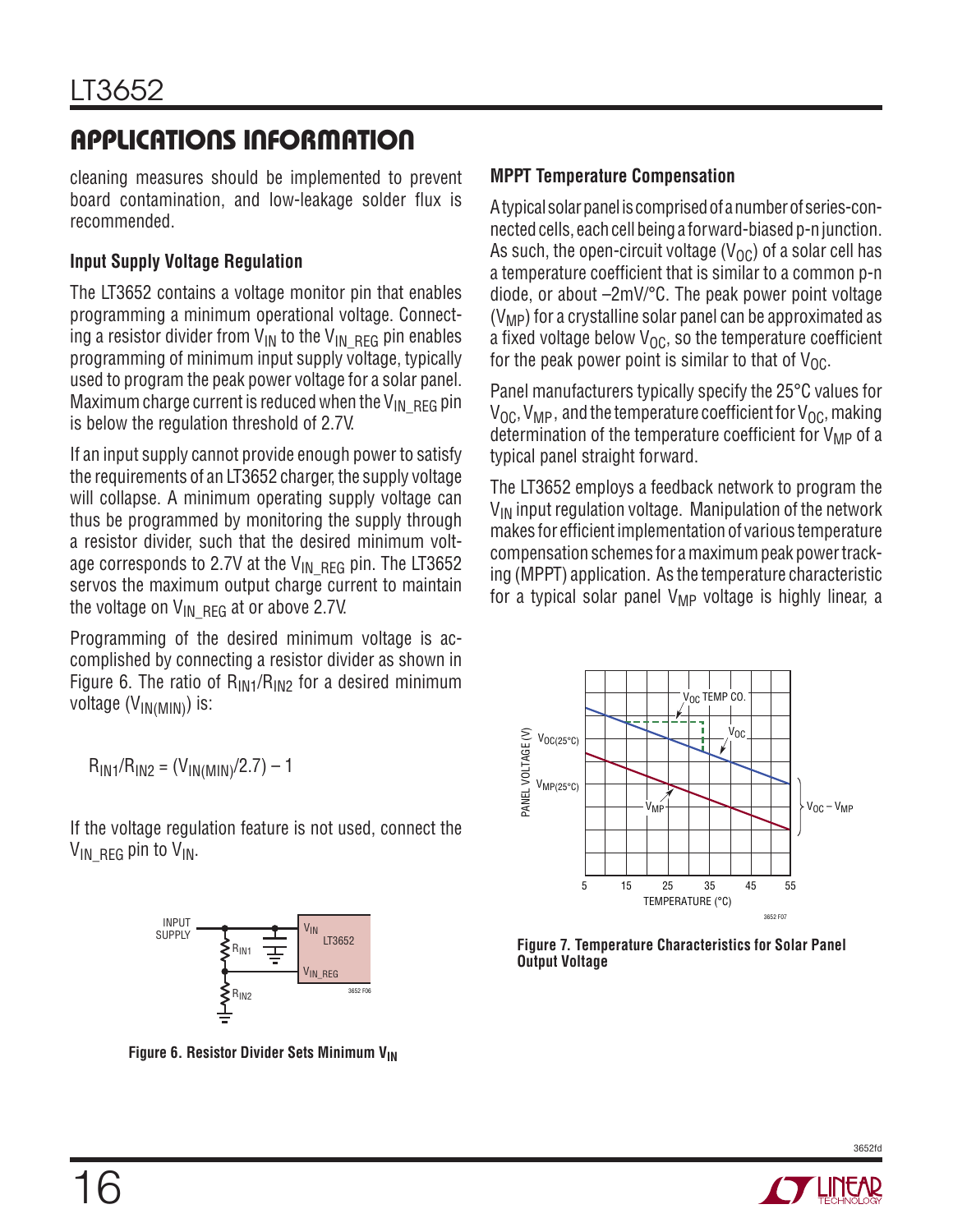simple solution for tracking that characteristic can be implemented using an LM234 3-terminal temperature sensor. This creates an easily programmable, linear temperature dependent characteristic.

In the circuit shown in figure 8,



**Figure 8. MPPT Temperature Compensation Network**

 $R_{IN1} = -R_{SFT}$  • (TC • 4405), and

 $R_{IN2} = R_{IN1}/({([V_{MP(25°C)} + R_{IN1} \cdot (0.0674/R_{SET})]}/V_{IN-REG}) - 1)$ 

Where:  $TC = temperature coefficient (in V/C)$ , and  $V_{MP(25°C)}$  = maximum power voltage at 25°C

For example, given a common 36-cell solar panel that has the following specified characteristics:

Open Circuit Voltage  $(V_{\Omega C}) = 21.7V$ 

Maximum Power Voltage  $(V_{MP}) = 17.6V$ 

Open-Circuit Voltage Temperature Coefficient (V<sub>OC</sub>) =  $-78$ m $V$ /°C

As the temperature coefficient for  $V_{MP}$  is similar to that of  $V_{\text{OC}}$ , the specified temperature coefficient for  $V_{\text{OC}}$ (TC) of –78mV/°C and the specified peak power voltage  $(V_{MP(25°C)})$  of 17.6V can be inserted into the equations to calculate the appropriate resistor values for the temperature compensation network in Figure 8. With  $R_{SFT}$  equal to 1000Ω, then:

```
R<sub>SFT</sub> = 1k
```
 $R_{\text{IN1}} = -1k \cdot (-0.078 \cdot 4405) = 344k$  $R<sub>IN2</sub> = 344k/({[17.6 + 344k \cdot (0.0674/1k)]/2.7} - 1)$ = **24.4k**

#### **Battery Voltage Temperature Compensation**

Some battery chemistries have charge voltage requirements that vary with temperature. Lead-acid batteries in particular experience a significant change in charge voltage requirements as temperature changes. For example, manufacturers of large lead-acid batteries recommend a float charge of 2.25V/cell at 25°C. This battery float voltage, however, has a temperature coefficient which is typically specified at –3.3mV/°C per cell.

In a manner similar to the MPPT temperature correction outlined previously, implementation of linear battery charge voltage temperature compensation can be accomplished by incorporating an LM234 into the output feedback network.

For example, a 6-cell lead acid battery has a float charge voltage that is commonly specified at 2.25V/cell at 25°C, or 13.5V, and a –3.3mV/°C per cell temperature coefficient,

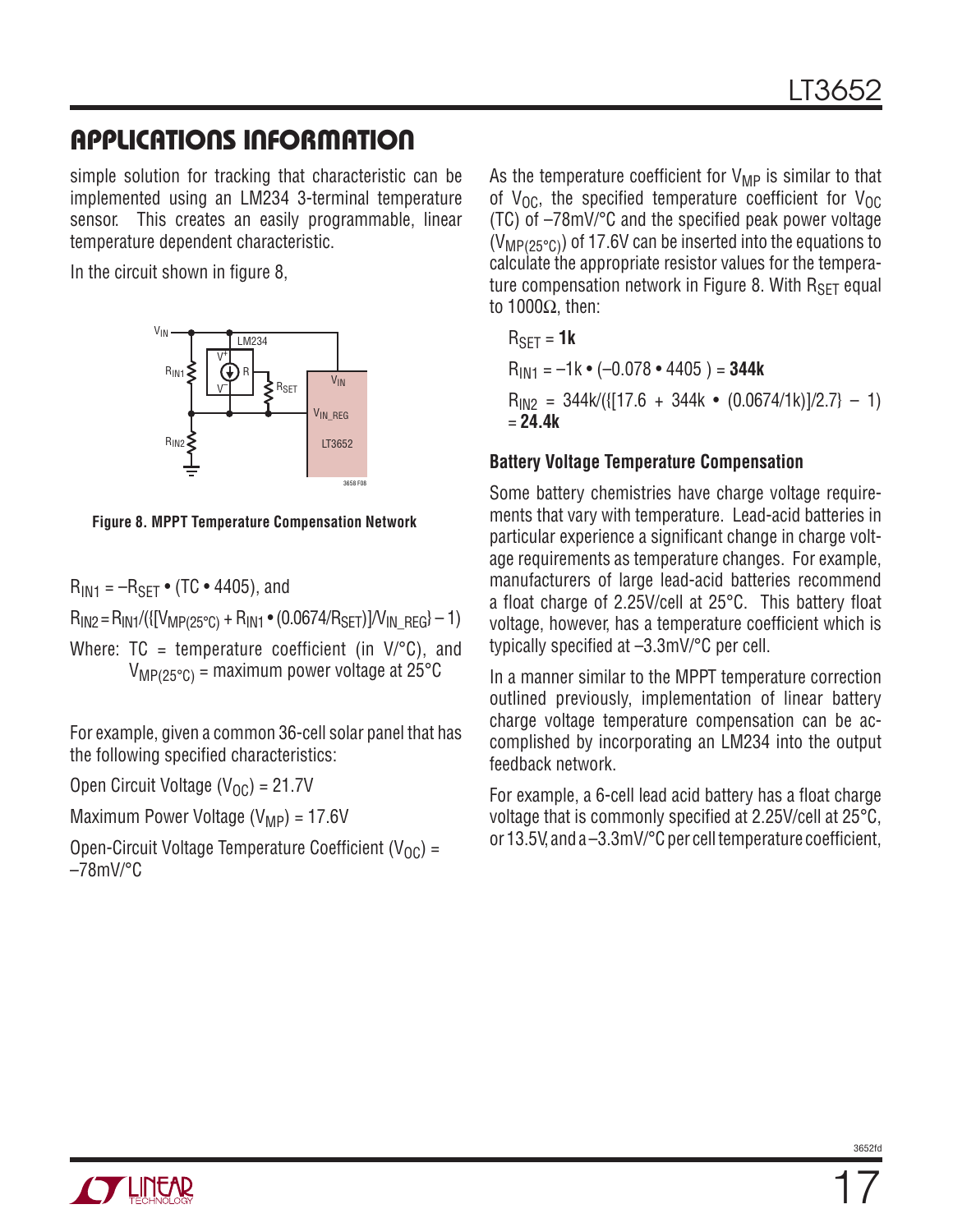or –19.8mV/°C. Using the feedback network shown in Figure 9, with the desired temperature coefficient (TC) and 25°C float voltage ( $V_{FLOAT(25°C)}$ ) specified, and using a convenient value of 2.4k for  $R_{\text{SET}}$ , necessary resistor values follow the relations:

- $R_{FR1} = -R_{SFT}$  (TC 4405)
	- = –2.4k (–0.0198 4405) = **210k**
- $R_{FB2}$  =  $R_{FB1}$  / ({[ $V_{FLOAT(25°C)}$  +  $R_{FB1}$  (0.0674/  $R_{\sf SET}$ )] / V<sub>FB</sub>} – 1)
	- $= 210k/({[13.5 + 210k \cdot (0.0674/2.4k)})/3.3} 1)$
	- = **43k**
- $R_{FR3}$  = 250k  $R_{FR1}$ || $R_{FR2}$

 = 250k – 210k||43k = **215k** (see the Battery Float Voltage Programming section)



**Figure 9. Lead-Acid 6-Cell Float Charge Voltage vs Temperature Has –19.8mV/°C Characteristic Using LM234 with Feedback Network**

While the circuit in Figure 9 creates a linear temperature characteristic that follows a typical –3.3mV/°C per cell lead-acid specification, the theoretical float charge voltage characteristic is slightly nonlinear. This nonlinear characteristic follows the relation  $V_{\text{FLOAT}(1\text{-GELL})} = 4 \times 10^{-5} \text{ (T}^2)$  $- 6 \times 10^{-3}$ (T) + 2.375 (with a 2.18V minimum), where  $T =$  temperature in  $°C$ . A thermistor-based network can be used to approximate the nonlinear ideal temperature characteristic across a reasonable operating range, as shown in Figure 10.



**Figure 10. Thermistor-Based Temperature Compensation Network Programs V<sub>FLOAT</sub> to Closely Match Ideal Lead-Acid Float Charge Voltage for 6-Cell Charger**

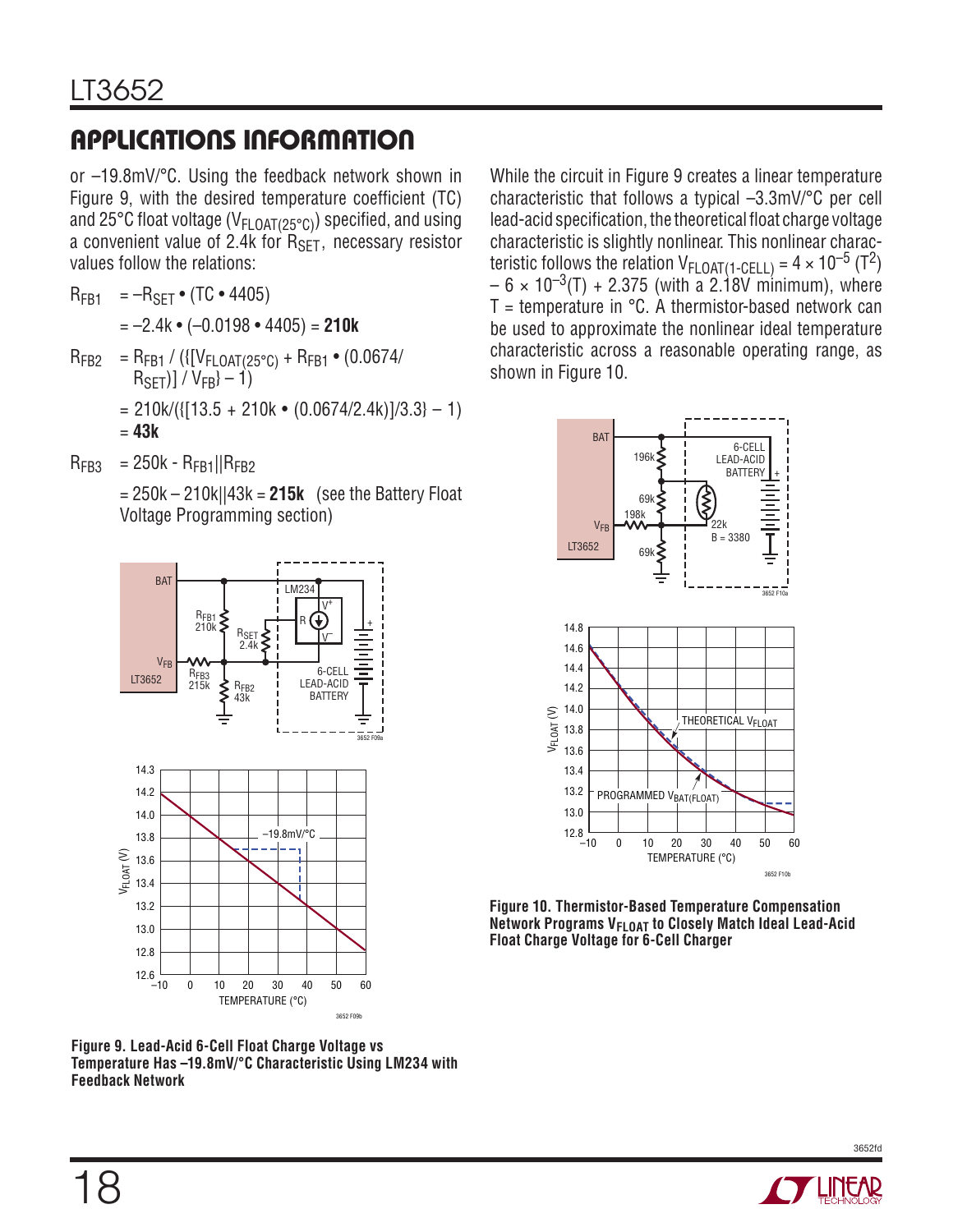#### **Status Pins**

The LT3652 reports charger status through two open collector outputs, the CHRG and FAULT pins. These pins can accept voltages as high as  $V_{IN}$ , and can sink up to 10mA when enabled.

The CHRG pin indicates that the charger is delivering current at greater that a C/10 rate, or 1/10th of the programmed maximum charge current. The FAULT pin signals bad battery and NTC faults. These pins are binary coded, and signal following the table below, where ON indicates pin pulled low, and OFF indicates pin high-impedance:

| <b>STATUS PINS STATE</b> |              |                                                           |
|--------------------------|--------------|-----------------------------------------------------------|
| <b>CHRG</b>              | <b>FAULT</b> | <b>CHARGER STATUS</b>                                     |
| 0FF                      | 0FF          | Not Charging - Standby or Shutdown Mode                   |
| 0FF                      | 0N           | Bad Battery Fault (Precondition Timeout / EOC<br>Failure) |
| ON                       | 0FF          | Normal Charging at C/10 or Greater                        |
| ΩN                       | ΩN           | NTC Fault (Pause)                                         |

If the battery is removed from an LT3652 charger that is configured for C/10 termination, a sawtooth waveform of approximately 100mV appears at the charger output, due to cycling between termination and recharge events, This cycling results in pulsing at the CHRG output. An LED connected to this pin will exhibit a blinking pattern, indicating to the user that a battery is not present. The frequency of this blinking pattern is dependent on the output capacitance.

#### **C/10 Termination**

The LT3652 supports a low-current based termination scheme, where a battery charge cycle terminates when the current output from the charger falls to below one-tenth of the maximum current, as programmed with  $R_{\text{SFNSF}}$ . The C/10 threshold current corresponds to 10mV across R<sub>SENSE</sub>. This termination mode is engaged by shorting the TIMER pin to ground.

When C/10 termination is used, a LT3652 charger will source battery charge current as long as the average current level remains above the C/10 threshold. As the full-charge float voltage is achieved, the charge current falls until the C/10 threshold is reached, at which time the charger terminates and the LT3652 enters standby mode. The CHRG status pin follows the charger cycle, and is high impedance when the charger is not actively charging.

When  $V_{BAT}$  drops below 97.5% of the full-charged float voltage, whether by battery loading or replacement of the battery, the charger automatically re-engages and starts charging.

There is no provision for bad battery detection if C/10 termination is used.

#### **Timer Termination**

The LT3652 supports a timer based termination scheme, in which a battery charge cycle is terminated after a specific amount of time elapses. Timer termination is engaged when a capacitor  $(C_{TIMER})$  is connected from the TIMER pin to ground. The timer cycle EOC ( $T_{FOC}$ ) occurs based on  $C_{TIMER}$  following the relation:

$$
C_{\text{TIMER}} = T_{\text{EOC}} \cdot 2.27 \times 10^{-7}
$$
 (Hours)

Timer EOC is typically set to 3 hours, which requires a 0.68μF capacitor.

The CHRG status pin continues to signal charging at a C/10 rate, regardless of what termination scheme is used. When timer termination is used, the CHRG status pin is pulled low during a charging cycle until the charger output current falls below the C/10 threshold. The charger continues to top-off the battery until timer EOC, when the LT3652 terminates the charging cycle and enters standby mode.

Termination at the end of the timer cycle only occurs if the charging cycle was successful. A successful charge cycle is when the battery is charged to within 2.5% of the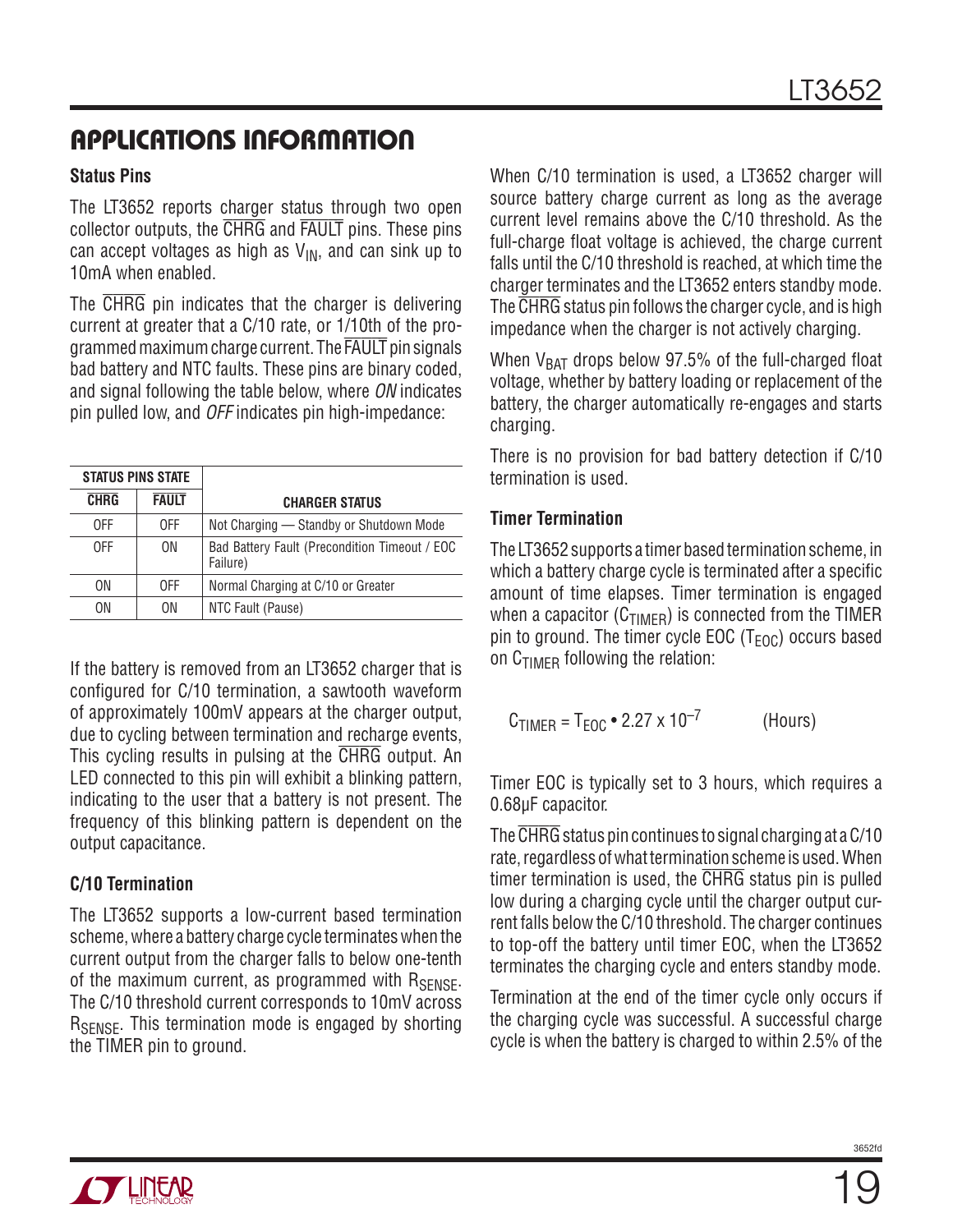full-charge float voltage. If a charge cycle is not successful at EOC, the timer cycle resets and charging continues for another full timer cycle.

When  $V_{BAT}$  drops below 97.5% of the full-charge float voltage, whether by battery loading or replacement of the battery, the charger automatically reengages and starts charging.

#### **Preconditioning and Bad Battery Fault**

A LT3652 has a precondition mode, where charge current is limited to 15% of the programmed  $I_{CHG(MAX)}$ , as set by R<sub>SENSE</sub>. The precondition current corresponds to 15mV across R<sub>SENSE</sub>.

Precondition mode is engaged while the voltage on the  $V_{FB}$  pin is below the precondition threshold (2.3V, or 0.7 •  $V_{BAT(FLT)}$ ). Once the  $V_{FB}$  voltage rises above the precondition threshold, normal full-current charging can commence. The LT3652 incorporates 70mV of threshold hysteresis to prevent mode glitching.

When the internal timer is used for termination, bad battery detection is engaged. There is no provision for bad battery detection if C/10 termination is used. A bad battery fault is triggered when the voltage on  $V_{FB}$  remains below the precondition threshold for greater than 1/8 of a full timer cycle (1/8 EOC). A bad battery fault is also triggered if a normally charging battery re-enters precondition mode after 1/8 EOC.

When a bad battery fault is triggered, the charging cycle is suspended, so the CHRG status pin becomes highimpedance. The FAULT pin is pulled low to signal a fault detection.

Cycling the charger's power or SHDN function initiates a new charging cycle, but a LT3652 charger does not require a reset. Once a bad battery fault is detected, a new timer charging cycle initiates when the  $V_{FB}$  pin exceeds the precondition threshold voltage. During a bad battery fault, 0.5mA is sourced from the charger, so removing the failed battery allows the charger output voltage to rise and initiate a charge cycle reset. As such, removing a bad battery resets the LT3652, so a new charge cycle is started by connecting another battery to the charger output.

#### **Battery Temperature Monitor and Fault**

The LT3652 can accommodate battery temperature monitoring by using an NTC (negative temperature co-efficient) thermistor close to the battery pack. The temperature monitoring function is enabled by connecting a  $10k\Omega$ , B = 3380 NTC thermistor from the NTC pin to ground. If the NTC function is not desired, leave the pin unconnected.

The NTC pin sources 50μA, and monitors the voltage dropped across the 10kΩ thermistor. When the voltage on this pin is above 1.36V (0°C) or below 0.29V (40°C), the battery temperature is out of range, and the LT3652 triggers an NTC fault. The NTC fault condition remains until the voltage on the NTC pin corresponds to a temperature within the 0°C to 40°C range. Both hot and cold thresholds incorporate hysteresis that correspond to 5°C.

If higher operational charging temperatures are desired, the temperature range can be expanded by adding series resistance to the 10k NTC resistor. Adding a 0.91k resistor will increase the effective hot temperature to 45°C.

During an NTC fault, charging is halted and both status pins are pulled low. If timer termination is enabled, the timer count is suspended and held until the fault condition is relieved.

#### **Thermal Foldback**

The LT3652 contains a thermal foldback protection feature that reduces maximum charger output current if the IC junction temperature approaches 125°C. In most cases, on-chip temperatures servo such that any excessive temperature conditions are relieved with only slight reductions in maximum charger current.

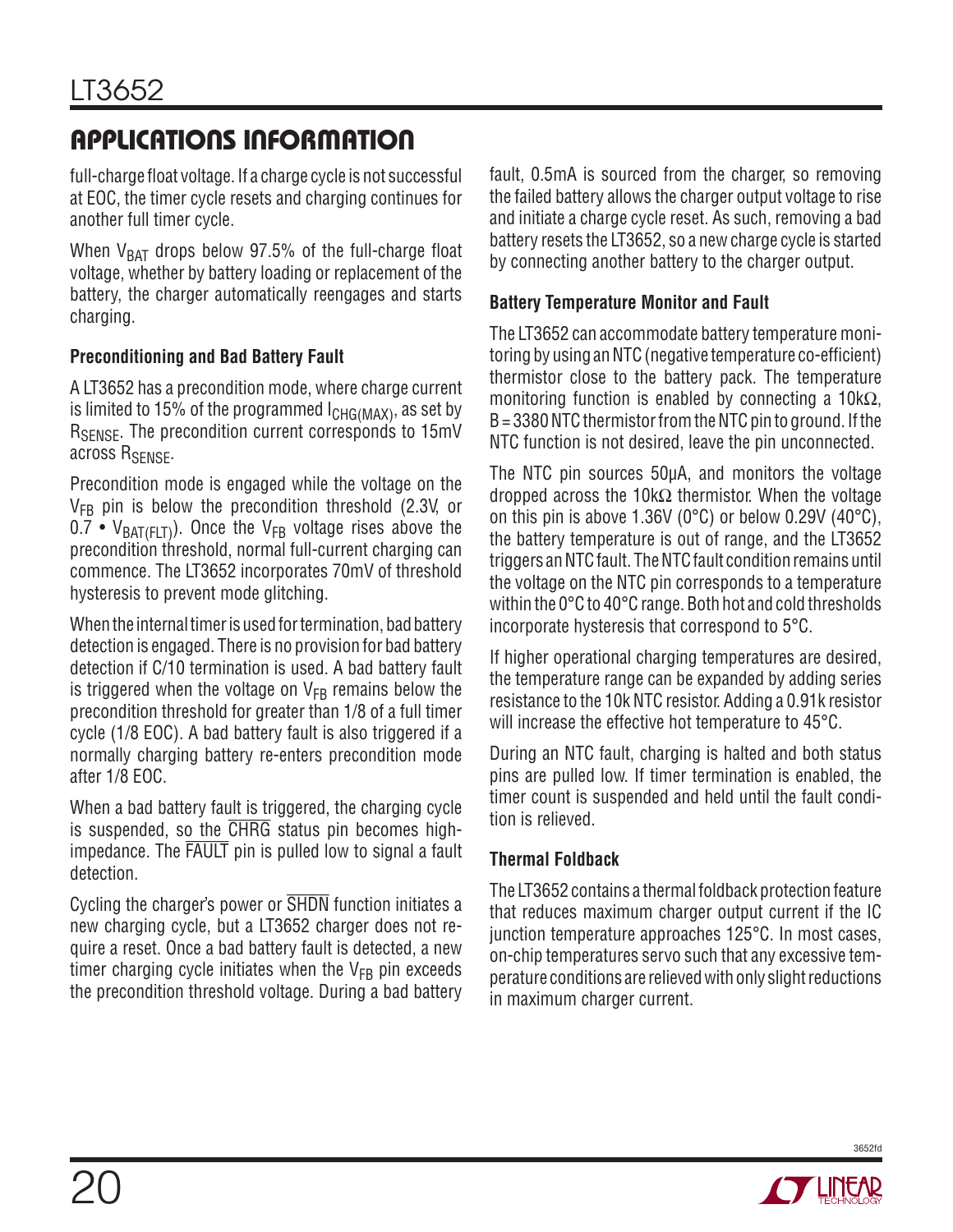In some cases, the thermal foldback protection feature can reduce charger currents below the C/10 threshold. In applications that use C/10 termination (TIMER=0V), the LT3652 will suspend charging and enter standby mode until the excessive temperature condition is relieved.

#### **Layout Considerations**

The LT3652 switch node has rise and fall times that are typically less than 10nS to maximize conversion efficiency. The switch node (Pin SW) trace should be kept as short as possible to minimize high frequency noise. The input capacitor  $(C_{IN})$  should be placed close to the IC to minimize this switching noise. Short, wide traces on these nodes also help to avoid voltage stress from inductive ringing. The BOOST decoupling capacitor should also be in close proximity to the IC to minimize inductive ringing. The SENSE and BAT traces should be routed together, and these and the  $V_{FB}$  trace should be kept as short as possible. Shielding these signals from switching noise with a ground plane is recommended.

High current paths and transients should be kept isolated from battery ground, to assure an accurate output voltage reference. Effective grounding can be achieved by considering switched current in the ground plane, and careful component placement and orientation can effectively steer these high currents such that the battery reference does not get corrupted. Figure 11 illustrates an effective grounding scheme using component placement to control ground currents. When the switch is enabled (loop #1), current flows from the input bypass capacitor  $(C_{IN})$  through the switch and inductor to the battery positive terminal. When the switch is disabled (loop #2), the current to the battery positive terminal is provided from ground through the freewheeling Schottky diode ( $D_F$ ). In both cases, these switch currents return to ground via the output bypass capacitor  $(C_{\text{BAT}})$ .

The LT3652 packaging has been designed to efficiently remove heat from the IC via the Exposed Pad on the backside of the package, which is soldered to a copper footprint on the PCB. This footprint should be made as large as possible to reduce the thermal resistance of the IC case to ambient air.



**Figure 11. Component Orientation Isolates High Current Paths from Sensitive Nodes**

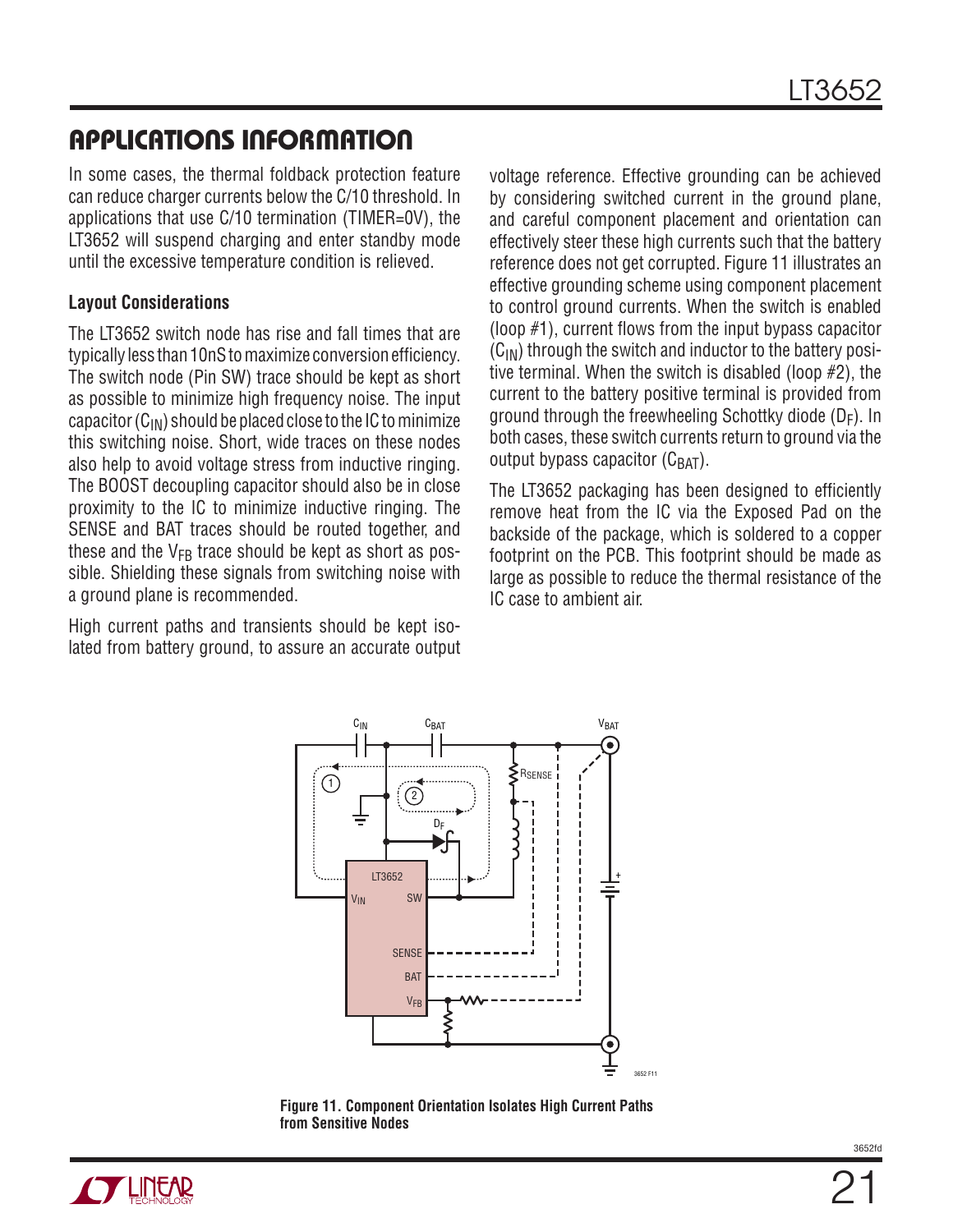## **TYPICAL APPLICATIONS**





#### Basic 2A 1-Cell LiFePO<sub>4</sub> Charger (3.6V Float) With C/10 Termination



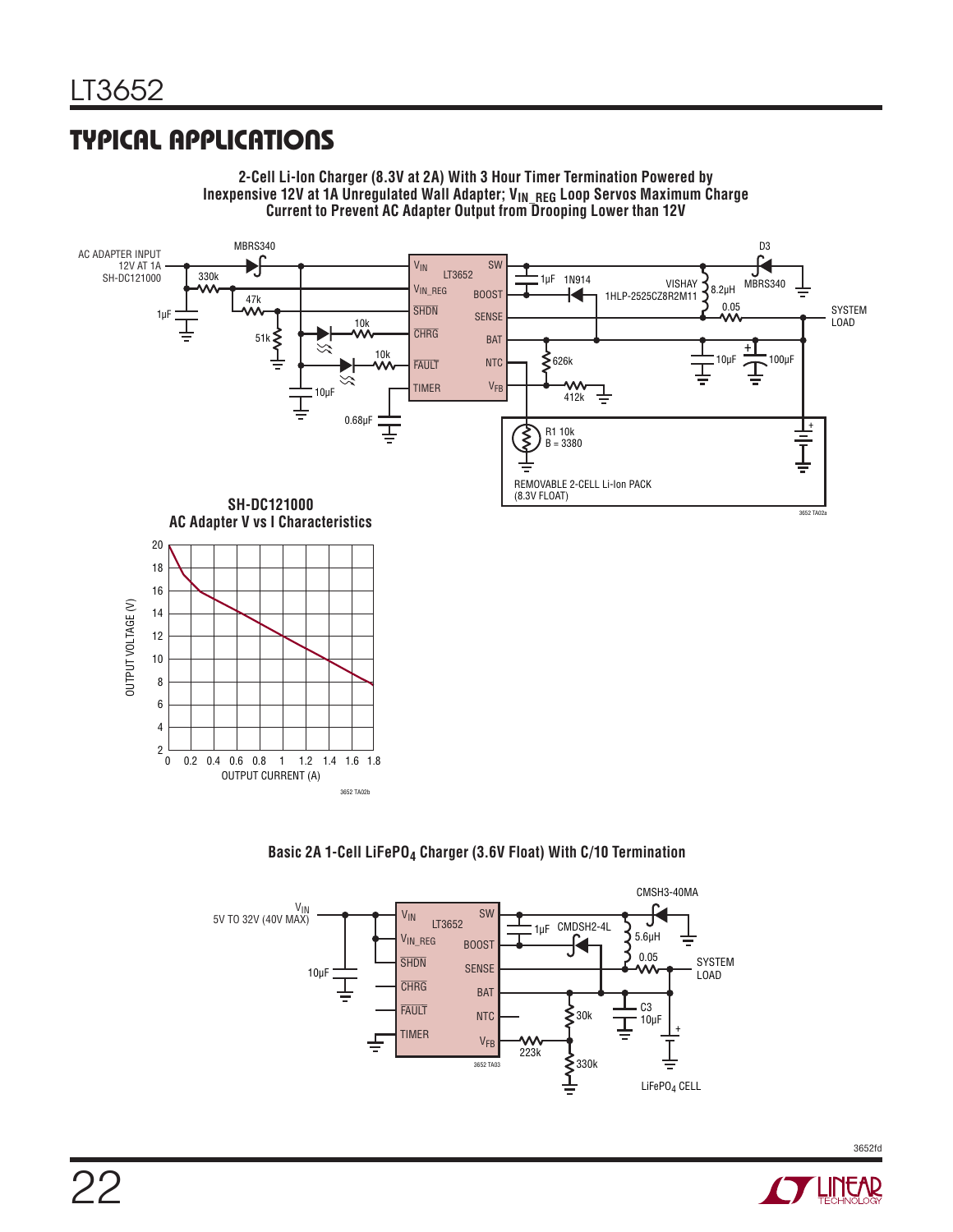### **PACKAGE DESCRIPTION**

**Please refer to http://www.linear.com/designtools/packaging/ for the most recent package drawings.**



**DD Package 12-Lead Plastic DFN (3mm**  $\times$  **3mm)** (Reference LTC DWG # 05-08-1725 Rev A)

RECOMMENDED SOLDER PAD PITCH AND DIMENSIONS APPLY SOLDER MASK TO AREAS THAT ARE NOT SOLDERED





BOTTOM VIEW—EXPOSED PAD

1. DRAWING IS NOT A JEDEC PACKAGE OUTLINE

2. DRAWING NOT TO SCALE

3. ALL DIMENSIONS ARE IN MILLIMETERS

- 4. DIMENSIONS OF EXPOSED PAD ON BOTTOM OF PACKAGE DO NOT INCLUDE
- MOLD FLASH. MOLD FLASH, IF PRESENT, SHALL NOT EXCEED 0.15mm ON ANY SIDE 5. EXPOSED PAD AND TIE BARS SHALL BE SOLDER PLATED

6. SHADED AREA IS ONLY A REFERENCE FOR PIN 1 LOCATION ON THE

TOP AND BOTTOM OF PACKAGE

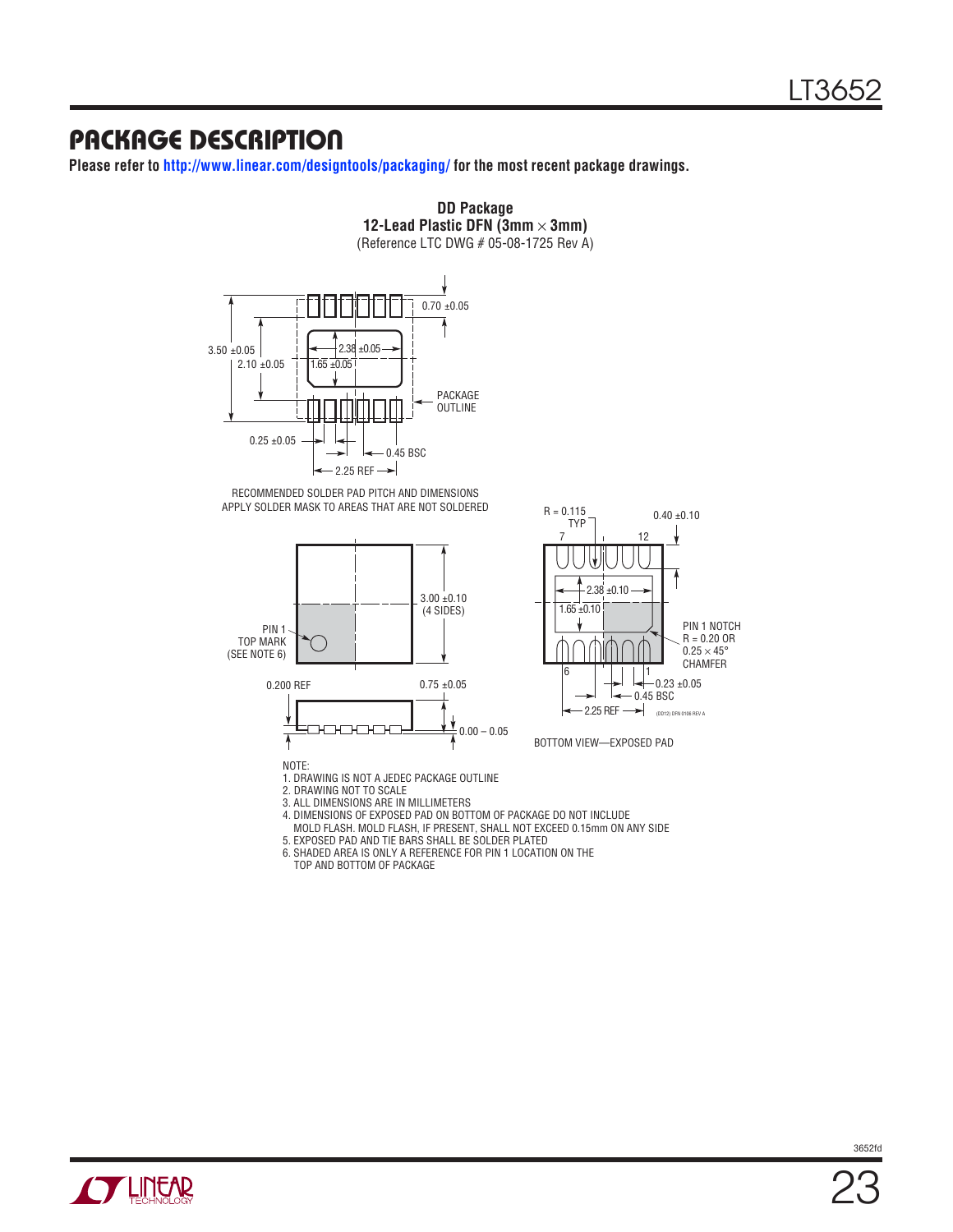### **PACKAGE DESCRIPTION**

**Please refer to http://www.linear.com/designtools/packaging/ for the most recent package drawings.**



**MSE Package**

3. DIMENSION DOES NOT INCLUDE MOLD FLASH, PROTRUSIONS OR GATE BURRS.

MOLD FLASH, PROTRUSIONS OR GATE BURRS SHALL NOT EXCEED 0.152mm (.006") PER SIDE

4. DIMENSION DOES NOT INCLUDE INTERLEAD FLASH OR PROTRUSIONS.

INTERLEAD FLASH OR PROTRUSIONS SHALL NOT EXCEED 0.152mm (.006") PER SIDE

5. LEAD COPLANARITY (BOTTOM OF LEADS AFTER FORMING) SHALL BE 0.102mm (.004") MAX

6. EXPOSED PAD DIMENSION DOES INCLUDE MOLD FLASH. MOLD FLASH ON E-PAD SHALL NOT EXCEED 0.254mm (.010") PER SIDE.

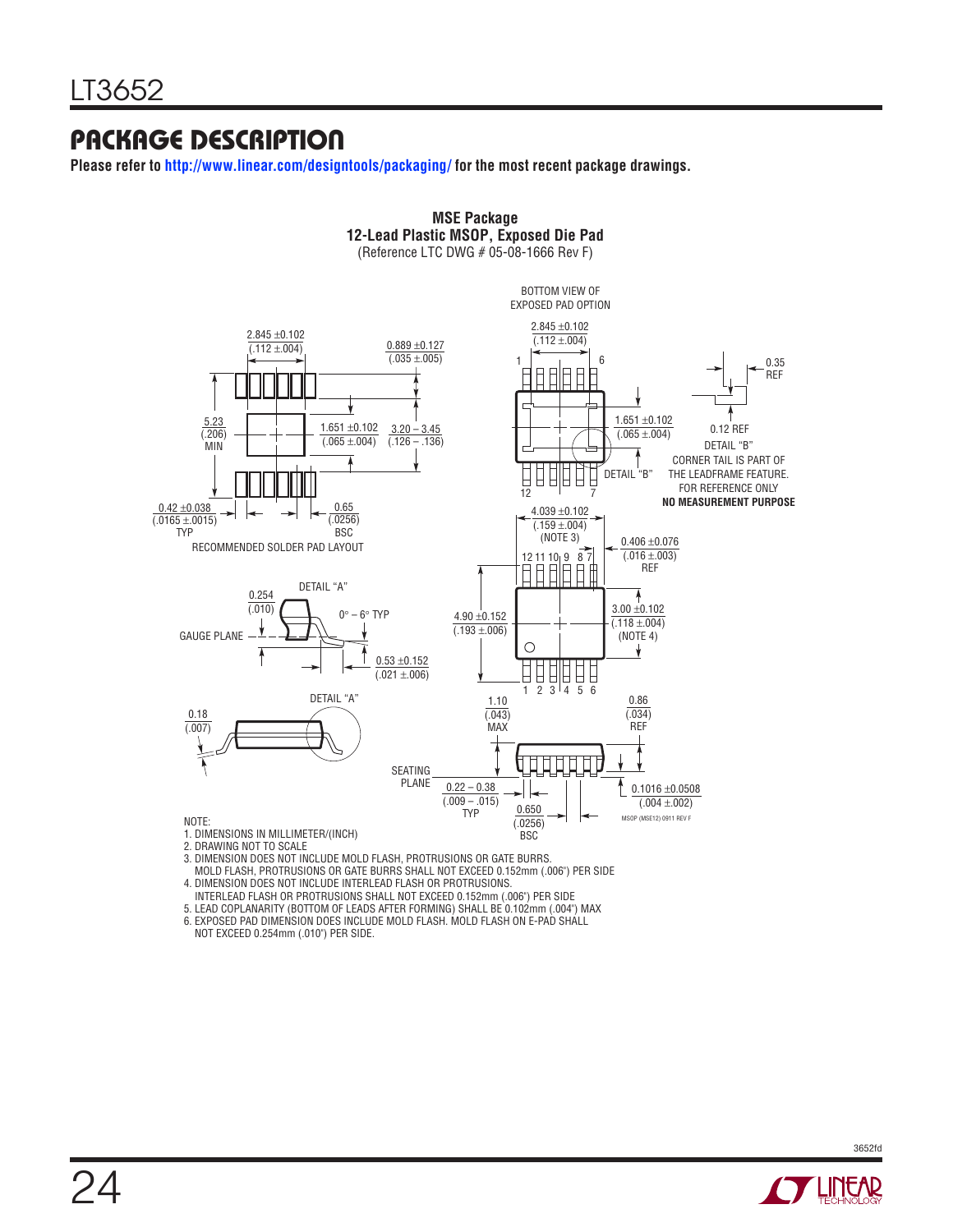### **REVISION HISTORY (Revision history begins at Rev B)**

| <b>REV</b>  | <b>DATE</b> | <b>DESCRIPTION</b>                                   | <b>PAGE NUMBER</b> |
|-------------|-------------|------------------------------------------------------|--------------------|
| B           | 2/10        | Add MSOP-12 Package                                  | 1, 2, 24           |
| $\sim$<br>U | 5/10        | Corrected SHDN Pin Labels                            | 3, 4               |
| D           | 12/12       | Removed reference to Nickel cell charging capability |                    |
|             |             | Added new Battery Bias Current curve                 |                    |